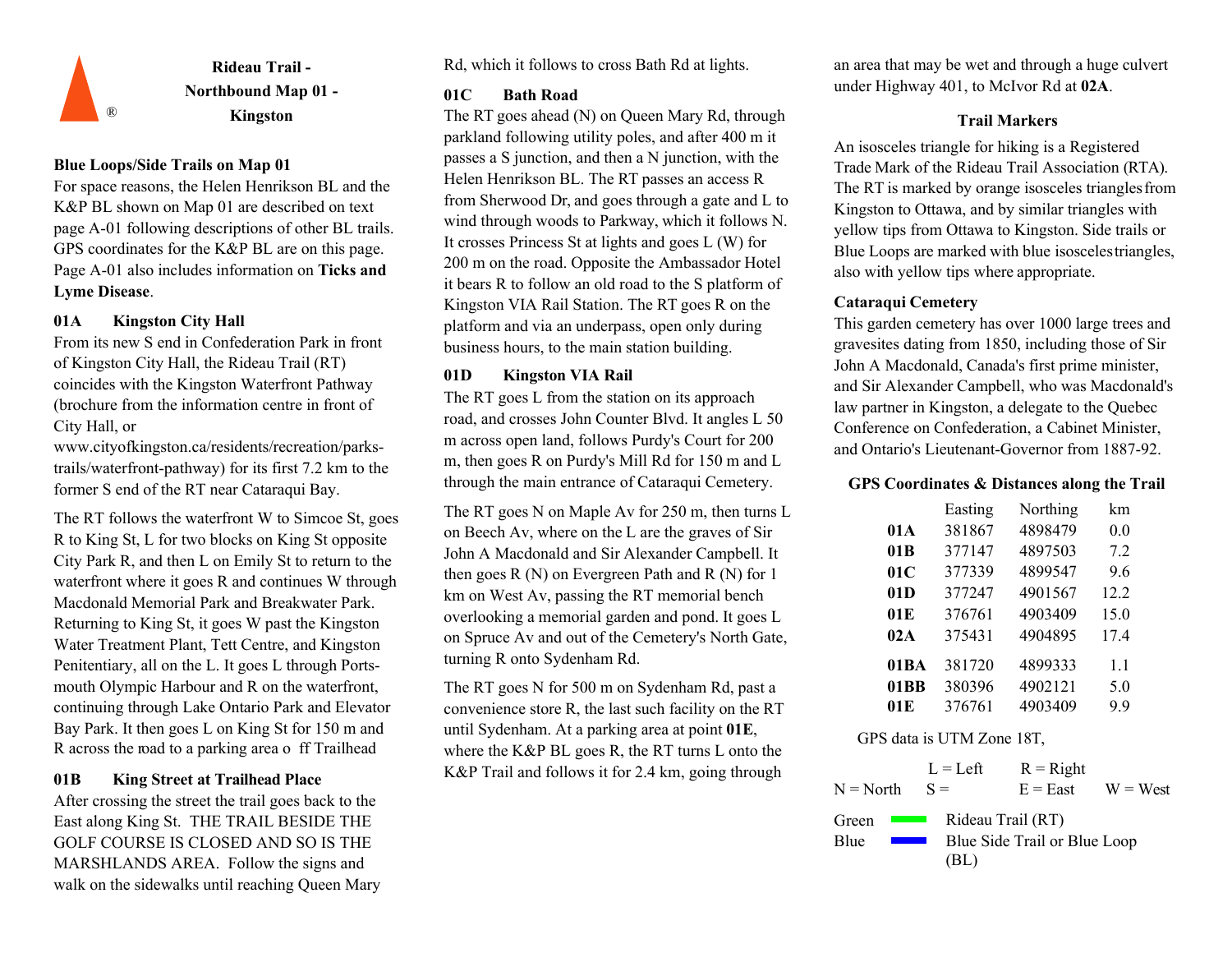![](_page_1_Picture_0.jpeg)

## **02A K&P Trail at McIvor**

The RT crosses McIvor Rd to a parking area and continues NE on the gravel K&P Trail, passing the S end of a BL on the R after 400 m. The RT continues ahead on the K&P Trail, passing over a mill-race just before reaching Jackson Mills Rd. It goes R (N) on the road for 200 m, passing the N end of the BL on the R, to Bur Brook Rd at the K&PTrail.

## **02B Bur Brook**

The RT follows the K&P Trail N on an embankment, then curves L. After 1.5 km it turns R (N) on a path going uphill in woods. It winds N along a fence line with "No Trespassing" signs to the R throughout. It goes  $R(E)$  at a fence and continues  $E$ with the fence L, then turns  $L(N)$  at a gate with a hunting platform L. The RT follows another fence line N, crossing a gas pipeline and then following the L edge of a field, going under hydro lines and over a stile to Unity Rd. It goes L (W) on the road

The RT goes R (N) over the stile, following a road allowance that is a N extension of Cordukes Rd, along the L side of a field, over a stream and a stile, ahead  $(N)$  on a farm road past a pond R, and  $L(W)$ into woods to reach an open area on private property near hydro lines, 2.7 km from Unity Rd.

The RT descends a slope and goes SW at the Ledge of a marsh, then over a stile onto the gravel K&P Trail at point **02D**. It goes R (NW) on the K&P Trail for 3.5 km to Orser Rd at point **03A**.

## **Silvers Hill Blue Loop**

From its S end on the RT and K&P Trail 400 m NE of McIvor Rd, this 1.5 km BL goes E through open scrub and woods, rising to the gravel Bullen Rd where it goes L (N) for 100 m. It goes L, crosses the ridge of Silver Hill, and descends in open scrub woods. It crosses a field subject to spring flooding, passes a sink hole R where Collins Creek disappears, crosses a wood bridge over a mill-race, and follows a farm track, passing close to the landowner's home, to reach the N end of the BL at Jackson Mills Rd.

### **The Rideau Trail Association (RTA)**

The RTA serves to promote hiking in general, and to maintain the Rideau Trail. It is registered as a charitable organization, and has a formal structure including a Constitution and a Board of Directors. Its web site (www.rideautrail.org) provides more information, including how to become a member. Information can also be obtained by writing to the RTA at P.O. Box 15, Kingston, Ontario K7L 4V6.

The RTA is operated entirely by volunteers, with a second level formed by its three Clubs, in Kingston, Perth, and Ottawa. Activities and responsibilities are divided so that each Club deals with local **02C Unity Road at Cordukes Road 1988 a** activities, while the Association deals **Easting** with more general matters. Each Club has its own Executive, but the Clubs are not separate entities; they are financed by and report to the RTA. for 800 m to a stile R opposite Cordukes Rd, L.<br>are divided so that each Club deals with local **GPS Coordinates & Distances along the Trail**<br>**Q2C** Unity Road at Cordukes Road affairs and activities while the Association de

> Volunteer opportunities in the RTA and its Clubs include trail maintenance, coordinating or leading hikes, publicity, and serving on the RTA Board or a Club Executive in any of a variety of positions.

Activities are listed in the RT Newsletter, which is published every three months and distributed to RTA members. In addition to hikes on the RT, there are hikes elsewhere, and other activities such as snowshoeing, skiing, and canoeing.

### **Other Information**

There is a KOA campground at 2039 Cordukes Rd, N of Bur Brook Rd, about 1 km from the RT. See koa.com/campgrounds/kingston. There is parking at the junction of Burbrook Rd and Cordukes Rd.

## **Parking Along the Rideau Trail**

On the maps, for information only, a white P on a blue square indicates a location that has been used by some for parking; this may or may not be offroad. Parking is always at the driver's own risk.

## **The K&P Trail**

The K&P (Kingston and Pembroke) Railway was laid between Kingston and Renfrew (not Pembroke as originally intended) by 1884, then leased to the Canadian Pacific Railway, and fully abandoned by 1986. The rail bed from Little Cataraqui Creek (see page A-01, the K&P BL), E of Sydenham Rd, to Orser Rd is now a recreational trail owned by the City of Kingston. The K&P N from Orser Rd to Harrowsmith, owned by Frontenac County, was officially opened in August 2012. The K&P from Harrowsmith N to Sharbot Lake, developed as far as Tichborne, is part of the Trans Canada Trail.

|     | Easting | Northing | km   |
|-----|---------|----------|------|
| 02A | 375431  | 4904895  | 0.0  |
| 02B | 375559  | 4906259  | 1.5  |
| 02C | 374303  | 4908415  | 6.4  |
| 02D | 373267  | 4910179  | 9.7  |
| 03A | 370803  | 4912575  | 13.2 |

|                                           | $L = Left$ | $R =$ Right                                       |            |
|-------------------------------------------|------------|---------------------------------------------------|------------|
| $N = North$                               | $S =$      | $E = East$                                        | $W = West$ |
| Green<br><b>Contract Contract</b><br>Blue | (BL)       | Rideau Trail (RT)<br>Blue Side Trail or Blue Loop |            |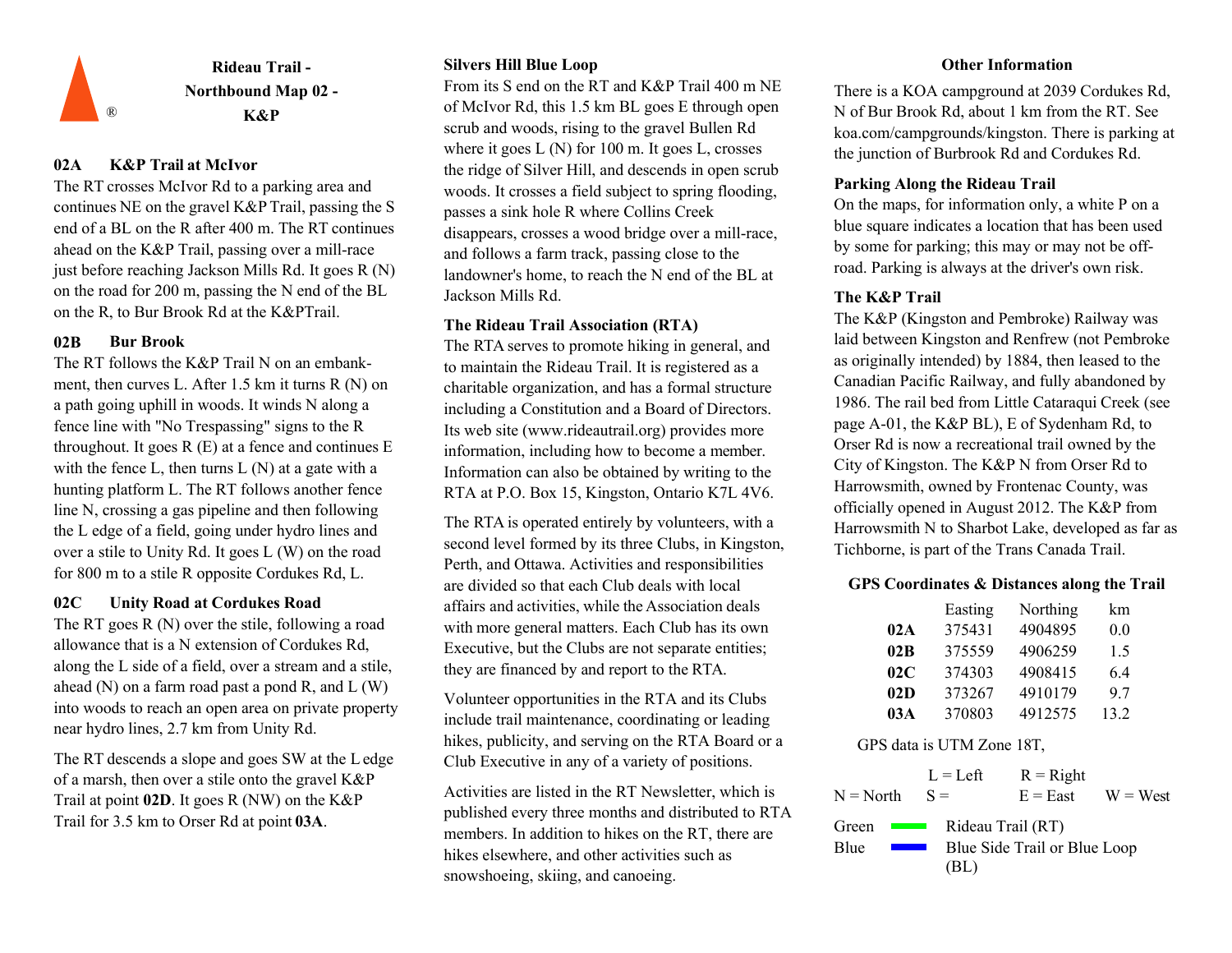![](_page_2_Picture_0.jpeg)

## **03A K&P Trail at Orser**

The RT crosses Orser Rd and continues NW on the K&P Trail, going under hydro lines and after 1.2 km crossing Murton Rd at Murvale Station, then going N and NW into a valley. After 2.4 km it reaches a junction with a BL R that goes up steeply for 200 m to the W end of Scanlan Rd.

## **03B Scanlan Road Trail Junction**

The RT goes another 800 m to a bridge at Millhaven Creek, then ascends N on the K&P Trail through rock cuts and bends L (W) to a farm road 2 km from the bridge. It jogs  $R(N)$  on the farm road to the CT, where a BL on the combined K&P-CT goes L 1.7 km to County Rd 38 in Harrowsmith.

## **03C K&P and Cataraqui**

The RT goes R (E) onto the CT, under hydro lines, and after 0.9 km crosses a bridge over Harrowsmith Rd. It goes NE, past steps L to an escarpment lookout with benches, then drops past side rock cuts and along a curve and embankment to Boundary Rd after another 2 km. It continues to wind E on the CT, through trees and across Church St to Portland Rd. George St, R, has stores and restaurants, and there are toilets at The Point on Sydenham Lake.

## **03D Portland Road, Sydenham**

The RT goes L (W) on Portland Rd for 250 m, then turns R on Switzer Lane, going up a steep driveway and continuing N on a cart track for 700 m to Alton Rd. It goes  $R(E)$  on the gravel road for 600 m, then turns L (N) onto the gravel Rosedale Rd. After 1.4 km, at the end of Rosedale Rd, it turns L (W) onto Freeman Rd and follows it for 2.1 km to the end of the maintained part of the road at a point **04A**.

## **The Cataraqui Trail**

The Cataraqui Trail (CT) is a multi-use trail along a former Canadian National Railway line for 104 km from Strathcona, near Napanee, to Smiths Falls. The section of the CT from Harrowsmith to Smiths Falls is designated as part of the Trans Canada Trail. It is owned by the Cataraqui Region Conservation Authority (CRCA) and managed by the Cataraqui Trail Management Board (CTMB).

## **Rideau Trail Physiography**

The RT area has a base of bedrock formed more than 600 million years ago (Precambrian), covered by more recent (Palaeozoic) sedimentary rock. The Frontenac Arch, or Axis, is a region of the Canadian Shield, linking the Adirondack Mountains to the rest of the Canadian Shield, that is arched or uplifted, exposing the bedrock at the surface with only a thin layer of soil. Along the RT, the Frontenac Arch extends from just N of Sydenham to Perth.

S of Sydenham are the St Lawrence Lowlands, and N of Perth are the Ottawa Lowlands, both areas of sedimentary rock, including sandstones, marine limestones and shales. Since deposition of these sedimentary rocks, ground faults have moved huge blocks of them down relative to the Precambrian rock, resulting in very steep transitions such as the Rideau Lake-Canoe Lake fault at Freeman Rd and Foley Mountain. Other examples of such transitions in the general area are the Carp Ridge and the Eardley Escarpment of the Gatineau Hills.

Thus the RT crosses three distinct regions, with diverse rocks, trees, flowers, and so on. Most lakes, such as the Rideau Lakes shaped by the ground faults, have limestone basins that act as a buffer against acidic precipitation, making for good fishing. Areas where glaciers have left gravels and soils provide for good agriculture, while other areas with exposed bedrock tend to be wooded.

## **Hiking Essentials**

All hikers on the RT, whether hiking for a few hours or several days, should be properly equipped and prepared for whatever conditions may occur. In addition to appropriate clothing, rain gear and boots, the following, together with knowledge of how to use them, may be considered as hiking essentials:

| Waterproof Map                             | <b>Orienteering Compass</b> |
|--------------------------------------------|-----------------------------|
| Flashlight / Headlamp Extra Food and Water |                             |
| Extra Clothes                              | Water Treatment             |
| Sun Hat & Glasses                          | First-Aid Kit               |
| <b>Insect Repellent</b>                    | Bug-Proof Hat / Clothing    |
| Waterproof Matches                         | Firestarter / Tinder        |
| Pocket Knife                               | Whistle (Pealess)           |
| Toilet Paper                               | Bandanna                    |

Individual hikers may have other personal needs, for example medicines, an epi-pen, reading glasses, etc. that should be part of their personal essentials.

Common sense is also essential. If you hike alone (not recommended), leave with a reliable person details of where you are hiking and by when you will return, and stick to this plan. If you hike with others, stay in a group.

## **GPS Coordinates & Distances along the Trail**

|     | Easting | Northing | km   |
|-----|---------|----------|------|
| 03A | 370803  | 4912575  | 0.0  |
| 03B | 369468  | 4915480  | 3.7  |
| 03C | 368986  | 4917880  | 6.5  |
| 03D | 373047  | 4919080  | 11.5 |
| 04A | 371291  | 4921059  | 16.7 |

## GPS data is UTM Zone 18T, NAD83/WGS84

| N = North                                                                                                                                                   | $L = Left$<br>$S =$ South | $R = Right$<br>$E = East$    | $W = West$ |
|-------------------------------------------------------------------------------------------------------------------------------------------------------------|---------------------------|------------------------------|------------|
| Green<br><b>Contract Contract</b><br>Blue<br>and the state of the state of the state of the state of the state of the state of the state of the state of th | Rideau Trail (RT)<br>(BL) | Blue Side Trail or Blue Loop |            |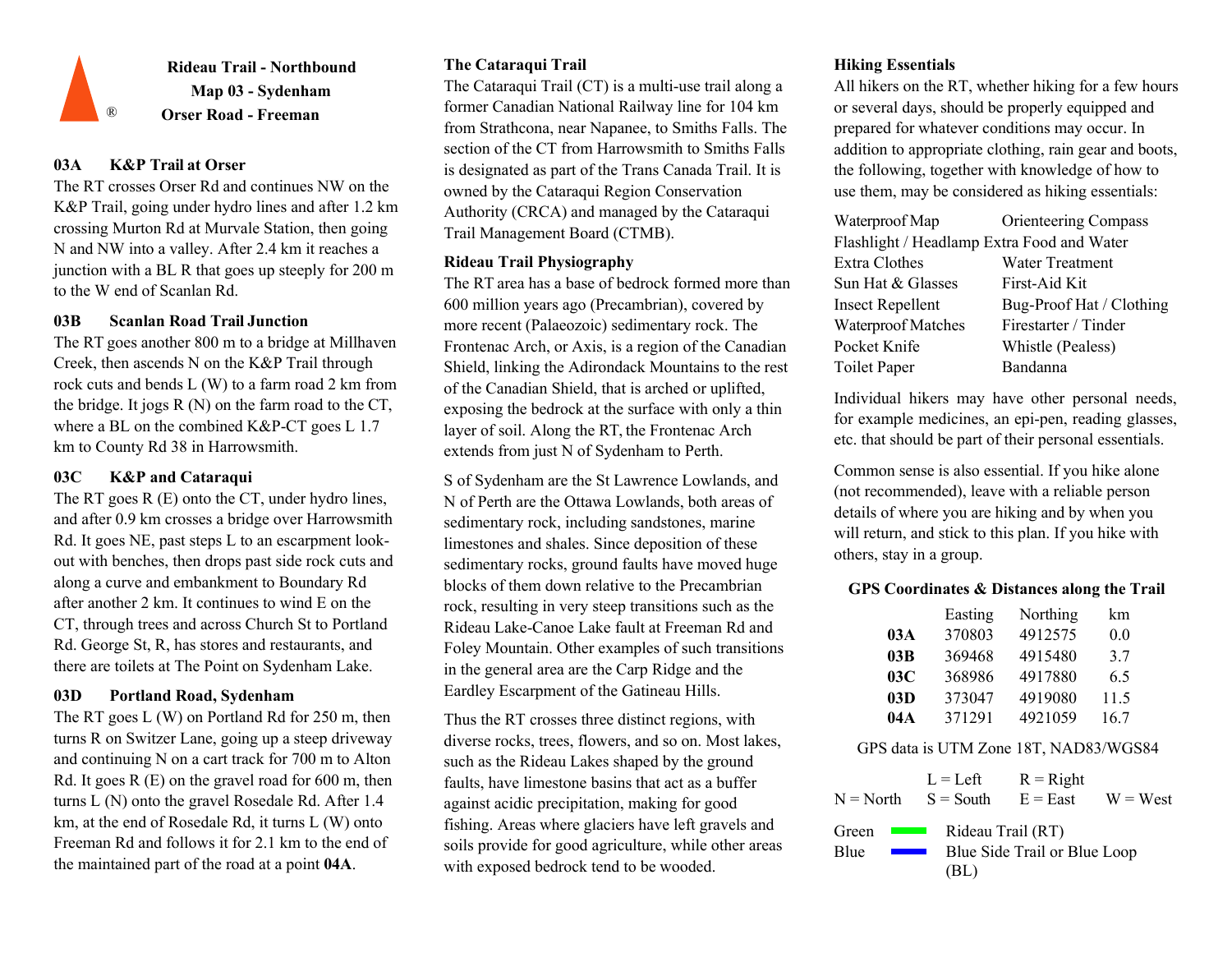![](_page_3_Picture_0.jpeg)

## **04A Freeman Road**

The RT goes R from Freeman Rd to a S junction with a BL, and ahead in woods on a narrow path at the edge of an escarpment with a steep drop L. After 600 m the RT reaches a track with a N junction of the BL. The BL provides an alternative to the narrow path, which may be slippery.

The BL goes R from the S junction to a field,  $L(N)$ along the L edge of the field to a corner, and L on a track to its N junction with the RT.

The RT goes ahead, R at a ditch, descends in woods staying L, then veers R and rises, continuing L to a view over Knowlton Lake. It winds through woods to Cottage Rd, goes R (E) on the gravel road for 800 m to a junction, and goes ahead (E) on the gravel Gould Lake Rd for 800 m to a parking area outside the entrance to Gould Lake Conservation Area.

See crca.ca/conservation-lands/conservation-areas

Entering the CA on the road, the RT goes R in woods, reaching the foundation of a barn close to the road after 500 m. It follows a ridge above a swamp L, descends to a bridge, winds N around the swamp, and crosses two gravel roads N of an entrance kiosk (fee). It goes R at a T junction onto a track, veers L through a former camping area with old BBQs, and bends R towards the S end of Gould Lake, where there are toilets, a beach, andparking.

There is a network of blue trails on both sides of the lake, described on later pages of this text.

At **04C** before the toilets, the RT goes L (N) on another track. After 300 m it crosses a steel-framed wood bridge built in 2009, and after another 100 m it reaches Frog Junction where the Mine Loop goes R. The RT goes L (NW) uphill on a wide track to Hill Junction, where the Mine Loop forks R.

The RT forks L, crosses a low area on a boardwalk, veers R (N) going up and down, continues level and then drops to cross another boardwalk. It goes up steeply and continues on high ground with one of several NE-SW gullies R. It veers L (W), descends to a swamp R and crosses it on an old beaver dam, then jogs L and winds R uphill. It continues N on a ridge, then drops to a junction at a brook.

The Ridgewalk BL goes L, and the RT goes Ralong the L side of the brook, continues ahead towards the lake, and then veers L (NE) beside it. The RT goes up and down, rises to a pond L, and continues past several mica mine pits to an open area near thelake. The RT continues NE, eventually drops to a beaver dam at the lakeshore, jogs L into bush, and reaches a N junction of the Ridgewalk BL. The RT goes ahead, crosses a brook in a low area, and **04B Gould Lake Conservation Climbs steeply to a bench and a splendid view.** Easting

> The RT continues N, then goes abruptly L in forest, bends R, turns L up an incline near a swampy area, and continues to wind N through woods over low ridges. It bends R (E) near Bedford Rd L, turns L near a gulley, jogs L over a stile and R on the road at a wet area, then over another stile R and L (E) to continue in bush. It crosses a stream R, passes a large swamp R, and bends L in woods, emerging onto Bedford Rd and going R (SE) for 800 m.

**04E Bedford Road at Salmon Lake Road L** = Left The RT goes L on Salmon Lake Rd, passes Pearkes  $N = North$   $S = South$   $E = East$ Lake R, crosses a culvert at Otter Lake, and goes R at the entrance to Frontenac Provincial Park to the Trail Centre with drinking water, a pay phone, toilets and parking. Parking and campingpermits

are sold here. Except for the Caldwell Creek site described below, camping is only allowed at designated campsites in the Park.

## **04F Frontenac Park Trail Centre**

Also se[e www.ontarioparks.com/park/frontenac](http://www.ontarioparks.com/park/frontenac)

From the Trail Centre the RT follows the Corridor Trail NE for 1.4 km, then goes R and crosses an outlet stream from Arab Lake. The RT continues SE in woods, past beaver ponds and on a ridge with a view of Doe Lake, to a junction with trails R to Doe Lake Campsite #2 and L to Cedar Lake.

## **04G Doe Lake Campsite Trail Junction**

**04D Brook Junction**<br>The RT goes ahead and then heads generally NE to reach a good view from Flagpole Hill after 2.5 km. It goes N past beaver ponds, along a rocky ridge, then turns generally SE to reach a bridge atCaldwell Creek, where a short BL leads L to a primitive camp site, built and maintained by the RTA for use of RT hikers. The RT crosses the bridge and continues SE for another 500 m to West Slide

## **GPS Coordinates & Distances along the Trail**

|     | Easting | Northing | km   |
|-----|---------|----------|------|
| 04A | 371291  | 4921059  | 0.0  |
| 04B | 373263  | 4922647  | 3.5  |
| 04C | 373579  | 4924347  | 5.9  |
| 04D | 373593  | 4925837  | 8.0  |
| 04E | 375646  | 4927749  | 12.8 |
| 04F | 376401  | 4929104  | 15.2 |
| 04G | 378306  | 4928379  | 19.6 |
| 05A | 380499  | 4928919  | 23.5 |

## GPS data is UTM Zone 18T, NAD83/WGS84

 $S =$  South  $R =$ Right  $N = North$   $S = South$   $E = East$   $W = West$ Green Blue Rideau Trail (RT) Blue Side Trail or Blue Loop (BL)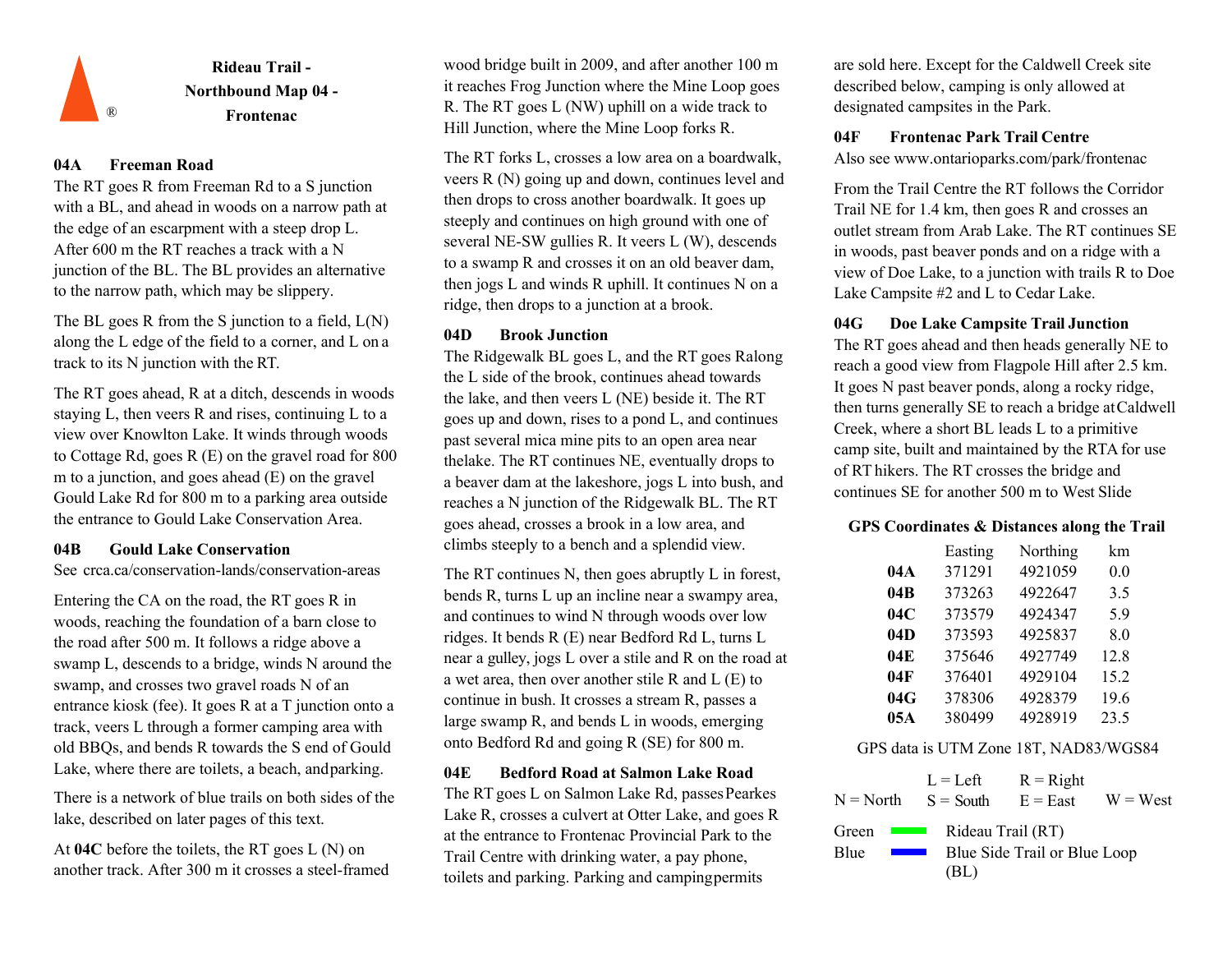# **Rideau Trail - Northbound Map 05 - Opinicon** ® **West Slide Junction - Skycroft Access**

### **05A West Slide Junction**

The RT goes S in mature woods, then goes L (SE, then NE) skirting a swamp L and continues E in an open area to reach South Slide Junction after 1.5 km. The Slide Lake BL goes L (NE) from both the West Slide Junction and the South Slide Junction.

### **05B South Slide Junction**

The RT goes ahead to a junction where it forks L, climbs to a high point with a view N, and descends to a further junction where it goes L. A BL between the junctions provides a less strenuous route. The RT then passes an old stile and winds E in woods with beaver ponds and rocky outcrops, continuing on a track to reach a gate at Perth Rd 2 km from South Slide Junction. The RT goes R (S) in woods near the road for 400 m along a ridge, turning L to emerge onto Perth Rd at a small RT parking area.

## **05C Perth Road**

The RT goes R (S) on Perth Rd for 700 m, turns L off the road and winds in woods for 400 m, and then goes L (S) on a wide shoulder on the E side of Perth Rd for 200 m. After turning L (E) on Hidden Valley Rd, it continues for 500 m, then turns R into fields. It crosses two stiles and drops through a wooded and rocky area then a small field to another stile. It then follows a swamp to a large field, passes a wooden mount then follows a track L (E) to a stile at Maple Leaf Rd, where the Buck Lake BL goes L (NE) on the road.

## **05D Maple Leaf Road**

The RT goes R (SW) on Maple Leaf Rd for 200 m, then L (NW) on the multi-use Cataraqui Trail (CT) for 6.8 km, crossing the gravel MacGillivray Rd after 3.3 km, then a low muddy section subject to flooding. It then passes a stream at a large rock outcrop called Frank's culvert. After going by the Stonehouse Lake ® and a large pond (L), the RT leaves the CT (R). Poison Ivy is prolific here.

## **05E Off Cataraqui Trail**

At point 05E the RT goes R off the CT, down a steep slope, on a small bridge and looping S up a rocky hill with a scenic view below R of the CT and a large beaver dam and pond. The RT veers L, down by a beaver dam and continues SE passing a large pond (L) and then E over rough, rocky and wooded terrain, with a view R over Stonehouse Lake, to a junction with the Upper Rock Lake BL 2.7 km from the CT.

## **05F Upper Rock Lake Trail Junction**

The RT goes NE in woods and meadows, ascends, goes left (NE) passing a beaver meadow, and, after another 300 m and a steep climb, meets a track and follows it for 200 m. It goes E from the track, then NE with Poole Lake L and Warner Lake R, follows a cart track, and later goes L (W) on a cart track to a pleasant open area at the E end of Lindsay Lake.

## **05G Lindsay Lake**

From the swampy shoreline the RT goes R (NE) past ponds, follows a cart track uphill, enters woods L (E) and passes an old stile. A stream R 1 km after the stile disappears underground after 100 m in karst topography. The RT joins a track in woods to point **06A**, where the 'Old Bedford Road' goes L (N) to the CT and eventually to Bedford Mills.

## **Buck Lake Loop - Northbound**

From point **05D** this BL follows Maple Leaf Rd NE for 1.7 km, then goes L (N) on Billy Green Rd for 4.5 km to a fork in the road. The trail goes along the R fork for 1.5 km, then along a track through woods with a ravine R. It crosses two streams, 800 m apart, and continues 800 m on a gravel road to a junction at **06BA**, 10.3 km from point **05D**.

## **Upper Rock Lake Side Trail**

From Upper Rock Lake Trail Junction at point **05E** this BL goes 500 m SE to Opinicon Rd opposite a small RT parking area at the N end of Upper Rock Lake, near a view over the lake.

## **Skycroft Access Trail**

From the RT at point **06A** this BL, also called the Red Gate Trail, goes 800 m SE to Opinicon Rd 50 m W of the entrance to Skycroft, a commercial campground run by the Bonwill family.

## **Slide Lake Loop**

This 7.4 km rugged trail in Frontenac Park goes N from South Slide Junction at **05B**, passes a swamp L, and after an easy 1.3 km reaches a junction with a path R to Buck Lake Campsite #1, with an outhouse. It continues NE in woods, and after another 1.2 km passes a waterfall on a stream flowing from Slide Lake, L, to Buck Lake, R. It goes N on wooded ridges to a view over Buck Lake, then goes L (W), crosses a bridge over a stream at the NE end of Slide Lake, and reaches North Slide Junction at **05BA**.

The BL continues SW on the W side of Slide Lake, crosses a stream, and climbs a ridge with excellent views of Slide Lake. It continues over bare rock outcrops, descends a cliff 1 km from North Slide Junction, and enters woods. It crosses a beaver dam, follows the west side of a swamp, and crosses three tiny streams, to reach West Slide Junction at **05A**.

### **GPS Coordinates & Distances along the Trail**

|      | Easting | Northing | km   |
|------|---------|----------|------|
| 05A  | 380499  | 4928919  | 0.0  |
| 05B  | 381306  | 4928594  | 1.5  |
| 05C  | 382669  | 4928667  | 3.9  |
| 05D  | 382989  | 4926857  | 67   |
| 05E  | 387875  | 4931040  | 13.7 |
| 05F  | 388033  | 4929367  | 16.3 |
| 05G  | 389789  | 4932654  | 21.3 |
| 06A  | 391229  | 4934034  | 23.7 |
| 05BA | 382250  | 4931000  |      |
| 06BA | 387926  | 4933869  |      |

### GPS data is UTM Zone 18T, NAD83/WGS84

|                                   | $L = Left$<br>$N = North$ $S = South$ | $R =$ Right<br>$E = East \t W = West$ |  |
|-----------------------------------|---------------------------------------|---------------------------------------|--|
| Green<br><b>Contract Contract</b> |                                       | Rideau Trail (RT)                     |  |
| Blue<br><b>Contract Contract</b>  |                                       | Blue Side Trail or Blue Loop (BL)     |  |

### **Updated 2021-06-11**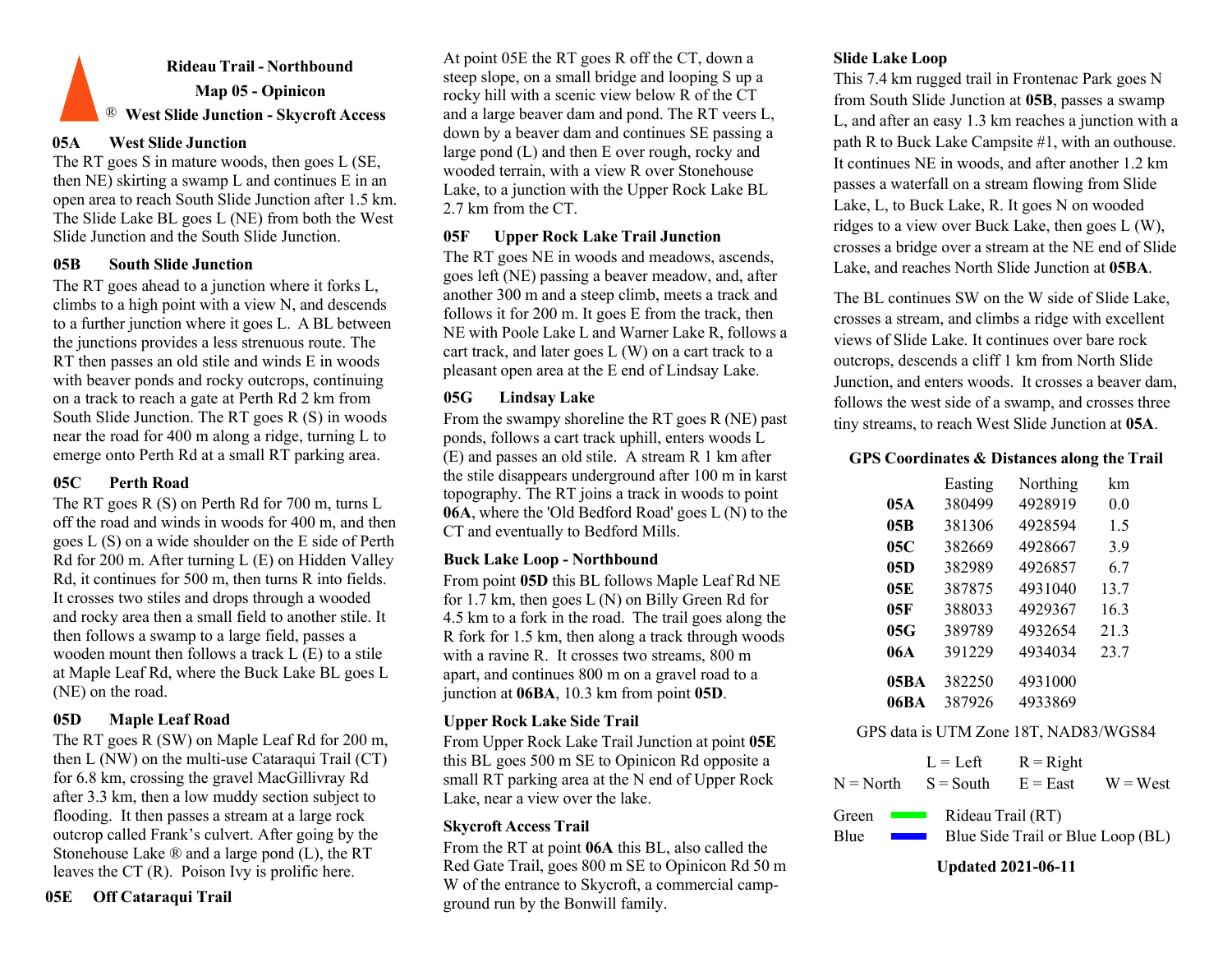![](_page_5_Picture_0.jpeg)

## **06A Skycroft Access Trail**

The RT goes generally NE for 500 m in woods to the Allan and Ellen Bonwill Shelter. It continues through mixed woodlands and crosses a bridge beside Two Island Lake. It crosses a steep slope, another bridge and hilly terrain in mixed woodlands before rejoining the Cataraqui Trail (CT). It goes R on the CT for 1.5 km, then turns L off the CT.

## **06B Chaffeys Lock Trail Junction**

For the next 3 km the RT follows spring runoff paths near swampy ground, crosses a small stream and a beaver dam, and climbs two high points from which Benson Lake can be seen to the R. It meets a private road and continues W along it for 300 m, then goes through a gate onto a public gravel road. The RT goes L on Taggarts Lane to reach the N end of the Buck Lake BL at Massassauga Rd.

## **06C Buck Lake Loop Junction**

The RT veers R (NW) on Massassauga Rd. It crosses a bridge over Massassauga Creek, then passes on the R a private lane marked with green triangles. This leads to a campsite on the shore of Mosquito Lake, owned by the CRCAand for the use of canoeists on the lake. Small parties of RTA members hiking in the area have permission to use this facility, thanks to the generosity of the private landowners whose property surrounds the CRCA site. Care must be taken to use the private laneway only to gain access to the campsite, and to avoid intruding onto these private properties. Open fires are not permitted at the campsite.

The RT continues on Massassauga Rd, past a roadR leading to Loon Lake, to reach and cross Perth Rd. It continues on a grassy path leading to St.Stephen's

Anglican Church, where cars may be parked. Past the church, the RT turns R (N) on Bedford Mills Rd, continuing for 300 m past a mill pond at a former grist mill. This is a stone structure with dormer windows built in 1850; operated as a mill well into the 20th century, it is now a private residence.

## **06D Bedford Mills**

From Bedford Mills Rd close to Perth Rd, the RT turns L (W) and winds N, SW, and NW in woods. After 2 km it descends, then goes L (SW) just before a pond with a large beaver dam. The RT goes R around the S end of the pond and N with the pond to the R, then turns  $L(W)$  to reach the gravel McAndrews Rd at point **07A**.

## **Buck Lake Loop - Northbound**

From the junction at the point **06BA**, this BL goes ahead (NE) on the gravel Massassauga Rd, crosses a bridge after 4.5 km, and after another 500 m reaches the RT at Taggarts Lane on the R at the point **06C**.

## **Chaffeys Lock Blue Loop**

From point **06B** this BL goes NE on the CT for 1.7 km to Indian Lake Rd. From here there is a 5.3 km loop that goes another 2.4 km NE on the CT, then R (SE) for 200 m on Marina Rd, and then R on Chaffeys Lock Rd, continuing through the village of Chaffeys Lock and R at a CT sign on Opinicon Rd back to the CT. RT hikers can camp at the lock with permission of the Lockmaster.

## **Other Information**

Chaffeys Lock is named after Benjamin Chaffey, who constructed grist and carding mills on one side, and a sawmill and distillery on the other side, of the river connecting Indian Lake to Opinicon Lake. In 1827 Chaffey died of malaria, and the mills were demolished after his widow sold them to Colonel John By for the Rideau Canal.

On the W side of the lock, a two storey defensible lockmaster's house dates from the 1830s. Further E on the other side of Opinicon Rd, the late nineteenth century Hotel Opinicon is still open for business.

In 1835 Buttermilk Falls, settled in the early 1800s, was renamed after the Duke of Bedford as Bedford Mills. The first lumber mills here used wooden water wheels; they were replaced by electric power generated in a powerhouse across the road from the grist mill. After the lumber industry declined in the early 1900s, power from this source was used in the district for a number of years. In a creek descending from Devil Lake to the NW are the remains of a flume used to carry water to the powerhouse.

## **GPS Coordinates & Distances along the Trail**

|      | Easting | Northing | km   |
|------|---------|----------|------|
| 06A  | 391229  | 4934034  | 0.0  |
| 06B  | 392891  | 4936034  | 4.4  |
| 06C  | 390881  | 4937417  | 8.2  |
| 06D  | 388721  | 4940211  | 13.5 |
| 07A  | 387289  | 4941421  | 16.6 |
| 06BA | 387926  | 4933868  |      |

### GPS data is UTM Zone 18T,

 $L = L$ eft  $R =$ Right  $N = North$   $S =$   $E = East$   $W = West$  $S =$ Rideau Trail (RT) Green **The Contract Contract Contract Contract** Blue Side Trail or Blue Loop **Blue Contract** (BL)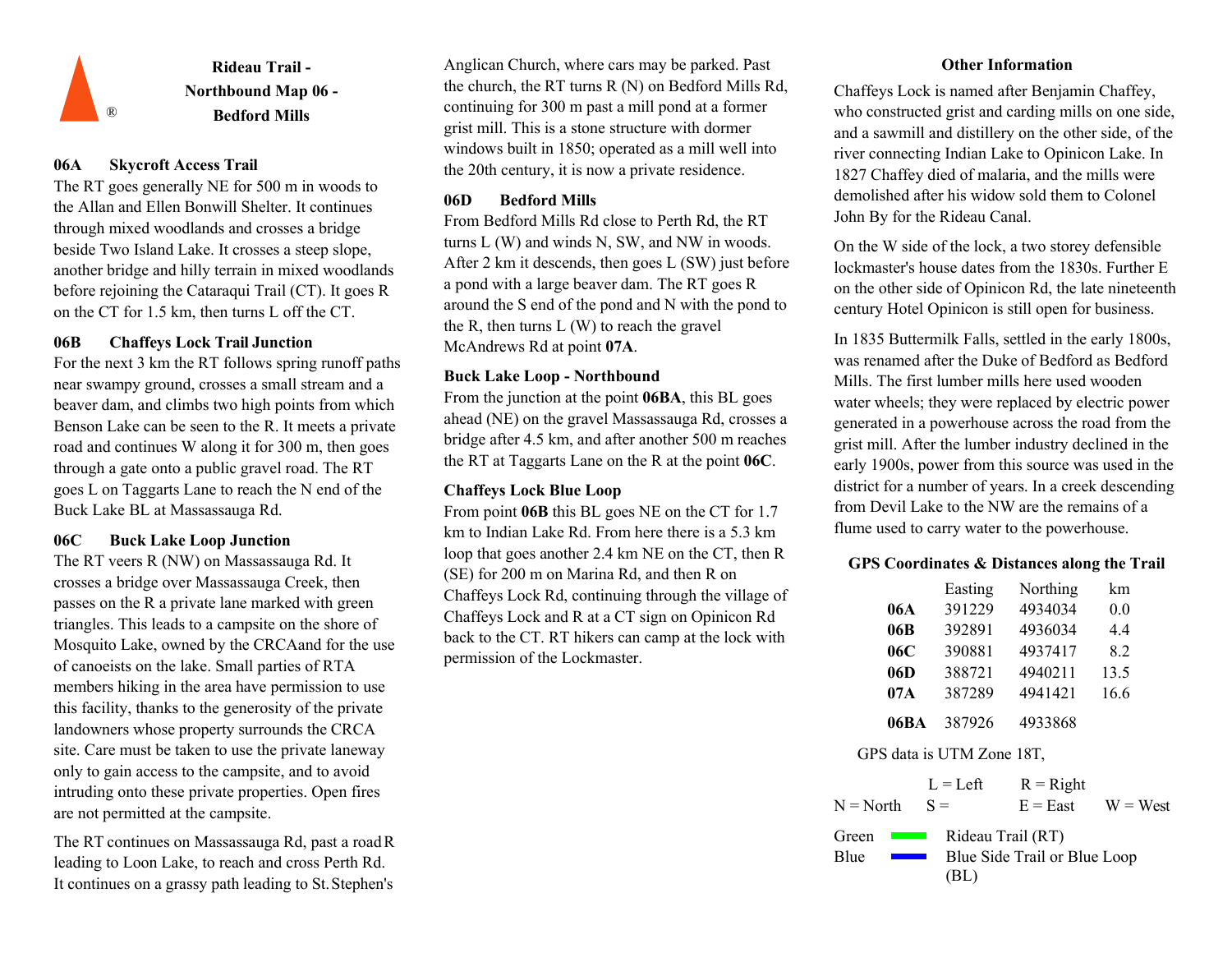# **Rideau Trail - Northbound Map 07 - Westport** ® **McAndrews Road - North Shore Road**

## **07A McAndrews Road**

The RT turns R on the gravel McAndrews Rd and follows it N, then NW, for 2.2 km to a sharp R turn in the road. The RT goes ahead (NW) off the road on an unopened road allowance, passing under a powerline and over a wooden bridge, to reach the paved Centreville Rd after another 1.8 km.

## **07B Centreville Road**

The RT goes R (NE) for 1.2 km on Centreville Rd, then, near a corner with Perth Rd (Rd 10) ahead and R, turns L (NW) on the paved Concession Rd 9. After 1.8 km it crosses Salem Rd (Rd 12) and goes ahead (NW), over a bridge at the W end of Westport Sand Lake and another 300 m on a gravel part of the road to a sharp bend L at point **07C**.

The RT goes up from the road on a track that bends R, then turns R (E). It enters forest and winds NE, passing swamps L and then R, then bends R near a white house. It continues E on a wide track on a ridge that includes the highest point along the RT (203.2 m above sea level, at GPS 386932 4949024), turning L onto property of the Westport Lions Club. Continuing E in open scrub and forest, it passes a junction with a BL to the R. It goes L off the track, returns to it, then goes R off the track up to a view over Westport Sand Lake R. It then mostly descends on a forest path, going R at a fork, to the edge of the lake. It continues on a grass track to the Lions Club Beach, with toilets open in summer, and parking.

## **07D Westport Lions Club Beach**

The RT goes L up the paved driveway, then L up the paved Mountain Rd for 250 m and R on a path that goes up in forest. The RT turns R and, still on a forest path, winds SE, then E, descends to cross a

first wood bridge, and rises again. It continues E, descends to cross a second wood bridge, and then goes ahead on more level ground to Perth Rd (Rd 10). It goes L on the road for 25 m, then R (SE) into the Foley Mountain Conservation Area on a grass track which winds in forest to reach a wood ramp R to Spy Rock, with a magnificent view.

## **07E Spy Rock**

From the wood ramp the RT winds E to a junction just E of a parking area L, where there are toilets. At the junction the Foley Mountain Blue Circle trail, which has been the same as the RT, and Red Oak trail go left. The RT continues R with the Red Oak trail on a wide rocky track, descending E, veering L and turning R to reach another junction. The RT continues ahead and down, now with the White Pine trail, and after a further junction, with the Orange Maple trail. It passes the Meditation trail R and, at the Interpretive Centre where there are toilets, an RT commemorative plaque commissioned in 1991 and relocated here in 2012.

The RT continues through a parking area and on a wide track to Little Bay, where there are toilets and a sandy beach R. It continues along the shoreline and ahead (E) 200 m to a junction where the Orange Maple trail goes L. The RT goes ahead (E) and after another 400 m bends L, crosses a bridge at a stream, and zig-zags up to an open knoll, entering private land.

The RT goes E on a forest path, slightly L across a cottage road, and then uphill in forest. It turns L just before a rocky outcrop, then bends R and goes ahead, descending slightly to a turn L just before it emerges at North Shore Rd at point **08A**.

## **Old Bob's Lookout Side Trail**

From its junction with the RT, this BL goes R (SE) about 100 m, descending to a good lookout over Westport Sand Lake.

## **Other Information**

Fees apply for Foley Mountain Conservation Area. Camping is permitted for one night only by advance reservation to the Park Superintendent, telephone 613-273-3255. More information, including a map of the trail network, is available from the web site of the Rideau Valley Conservation Area at [www.rvca.ca/conservation-areas](http://www.rvca.ca/conservation-areas)

The Foley Mountain Escarpment, part of the Rideau Lakes Fault, has a displacement of about 80 m. The sedimentary rocks have been eroded off the top of Foley Mountain, but remain on the down side of the fault, underlying the rich farmland near Westport.

## **Westport**

Westport is named for its location at the W end of Upper Rideau Lake, on a steamer route on the Rideau Canal. Pioneers cleared land in the area in the early 1800s. Later, Westport had two saw mills, two feed mills, a tannery, a foundry, a woolen mill, a sash and door factory, a shingle mill, a brickyard, harness and carriage shops and five blacksmiths.

## **GPS Coordinates & Distances along the Trail**

|     | Easting | Northing | km   |
|-----|---------|----------|------|
| 07A | 387289  | 4941421  | 0.0  |
| 07B | 386347  | 4944692  | 4.0  |
| 07C | 385243  | 4948512  | 8.9  |
| 07D | 388207  | 4948992  | 13.5 |
| 07E | 389723  | 4948715  | 15.8 |
| 08A | 392743  | 4949219  | 19.7 |

|                                   | $L = Left$        | $R =$ Right                  |            |
|-----------------------------------|-------------------|------------------------------|------------|
| $N = North$                       | $S =$             | $E = East$                   | $W = West$ |
| Green<br><b>Contract Contract</b> | Rideau Trail (RT) |                              |            |
| Blue                              | (BL)              | Blue Side Trail or Blue Loop |            |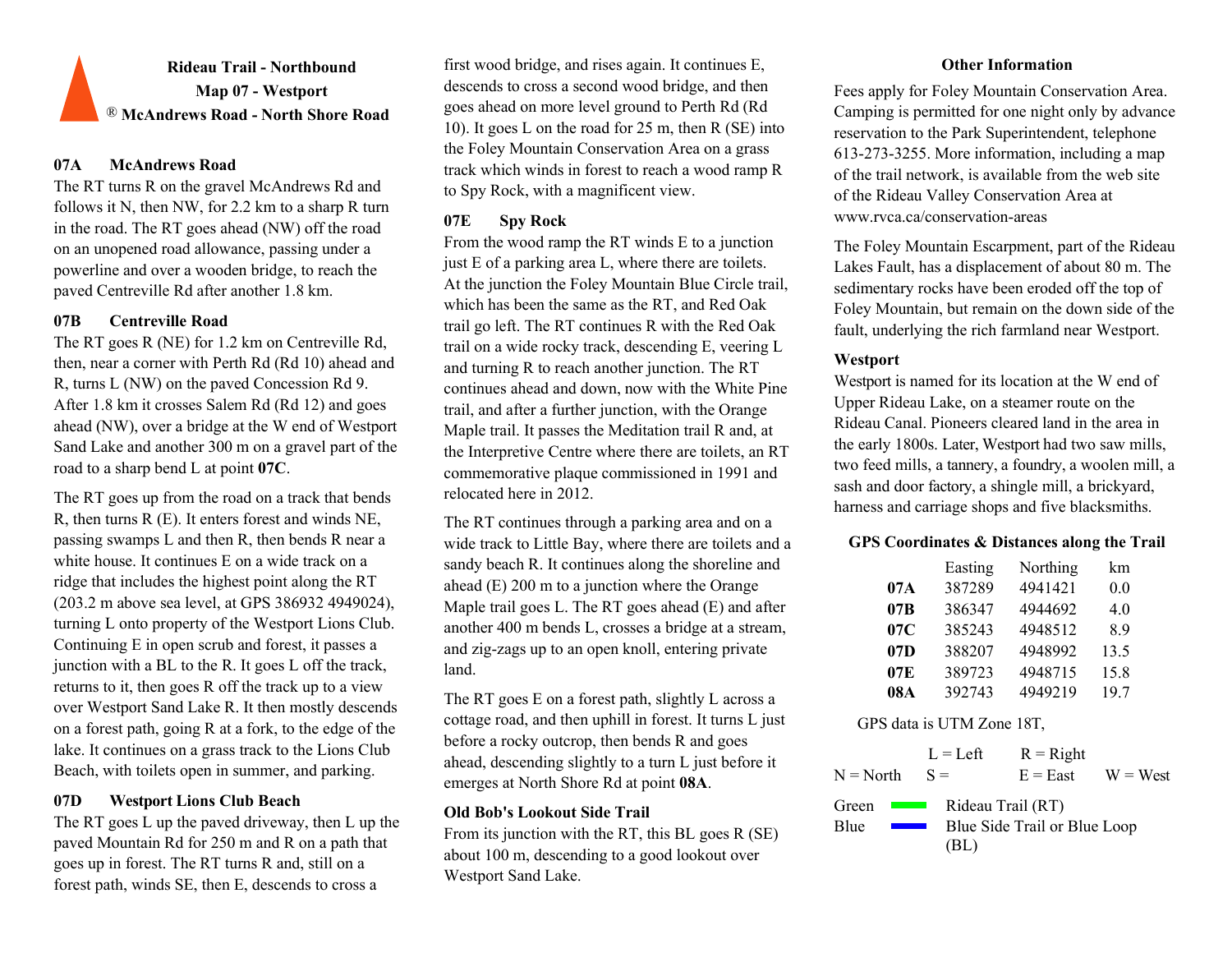**Rideau Trail - Northbound Map 08 - Rideau North Shore** ® **North Shore - Black Ance Point Road**

### **08A North Shore Road**

The RT goes R (E) on the gravel North Shore Rd and follows it NE for 4.4 km, with some views  $R(S)$ across Upper Rideau Lake. After passing Duck Bay R, at **08B** the RT goes R (E) over a stile, down a hill with Duck Bay R, then up and NE on a forest path. It goes R at a pond, L over a beaver dam, and winds NE through forest and rocky scrub land to the paved Narrows Lock Rd (Rd 14), with a parking area opposite.

## **08C Narrows Lock Road**

The RT goes R (SE) on the road for 1 km, then turns L (E) opposite Scott Lane. Narrows Lock, with toilets and drinking water in summer, is another 600 m along the road. RTA members hiking the RT may camp with permission of the Lockmaster.

From the road the RT goes up on a grass path, through woods, and on rocks across a stream to a junction with a BL. The RT then goes R up a hill, crosses a track, and winds down to cross a steep part of the gravel Big Rideau North Shore (BRNS) Rd. It crosses two gravel roads, jogging R at the first and L at the second, then winds N through a rocky area of open forest, returning to the BRNS Rd. It goes R for 70 m on the road to an E end of the BL on the L.

## **08D Big Rideau Plateau Trail East Junction**

The RT goes NE on the road for another 80 m, then L into woods, past a swamp L, and returns to the road where it goes L (E) for another 500 m. It again goes L off the road for 100 m, returns to the road and turns L (E), going another 700 m to a clearingat the gravel Cooper Dr, L. The RT follows Cooper Dr NW, then NE, for 1.1 km to a junction with the Ghost Town Trail where the road bends L.

## **08E Ghost Town Trail Junction Ghost Town Trail**

The RT goes R (NE) off the road on a grass track, skirts a large swamp R, crosses a beaver dam, and continues another 600 m SE on the track through forest to the BRNS Rd where it goes L (NE). After 1 km on the road, past house #599, at point **08F**, an unmarked grass track R leads 120 m to Red Rock, a Conservation Land of the Rideau Waterway Land Trust (www.rwlt.org).

After another 1 km the RT goes R for 200 m on the gravel Horseshoe Bay Rd, then goes L into woods. It returns to the BRNS Rd, goes R for 300 m, then turns R off the road. It goes down a hill to a private cottage road L, past Horseshoe Bay R, then up a hill, R on another private cottage road, and then L and straight ahead on a gravel road to reach the gravel Miners Point Rd, where it goes R (NE) for 400 m to a parking area R.

## **08G Miners Point Road**

The RT goes another 250 m on the road, goes Lonto Bass Bay Rd, follows it for 1.3 km, then goes L (N) into Murphys Point Provincial Park on a gatedtrack. The RT turns L (NE) off the track where it bends R, then climbs and heads E in forest to a lookout over Big Rideau Lake. It continues W almost back on itself, then bends R and continues generally N in forest, crossing a stream, a wire fence, a large beaver dam with a large swamp L, another wire fence, and an old beaver dam with a swamp L, past another swamp L to reach Black Ance Point Rd, where it goes L for 50 m to point **09A**.

## **Big Rideau Plateau Trail**

This 1.3 km BL goes 150 m straight (N) from its W junction with the RT,  $L(W)$  on a track for 250 m, and R off this track. It joins and follows another track for 150 m, then veers R, crosses a rocky area, and goes among some beaver ponds and across two small beaver dams to its E junction with the RT at point **08D** on Big Rideau North Shore Rd.

Where the RT turns R off Cooper Dr at point **08E**, this 800 m BL continues NW on the road for 500 m, then goes  $L(W)$  on a rough path to the remains of two buildings.

## **Staying on the Trail**

Parts of the Rideau Trail are little used, markers may be removed or obscured, and the Trail may be hard to follow due to plant growth, downed trees, and so on. While the accepted process in following the Trail is to follow the markers, what is to be done when you, the hiker, can't see the next marker?

Step 1: Stop and look more carefully for the next marker; it may be partly hidden, or in an unexpected place or direction. If you still don't see it:

Step 2: Look back to be sure that you know where you came from. Take a couple of steps sideways and look again carefully for the next marker. If you still don't see it, retrace your steps to the lastmarker (for either Trail direction) and repeat step 1.

## **GPS Coordinates & Distances along the Trail**

|            | Easting | Northing | km   |
|------------|---------|----------|------|
| 08A        | 392743  | 4949219  | 0.0  |
| 08B        | 395701  | 4951609  | 4.5  |
| 08C        | 396771  | 4952019  | 5.8  |
| 08D        | 398191  | 4952060  | 8.4  |
| <b>08E</b> | 399216  | 4953395  | 11.3 |
| 08F        | 400743  | 4953718  | 13.7 |
| 08G        | 400781  | 4955703  | 16.6 |
| 09A        | 402409  | 4957948  | 21.3 |

### GPS data is UTM Zone 18T, NAD83/WGS84

 $L = Let$  $S =$  South  $R =$ Right  $N = North$   $S = South$   $E = East$   $W = West$ Green Blue Rideau Trail (RT) Blue Side Trail or Blue Loop (BL)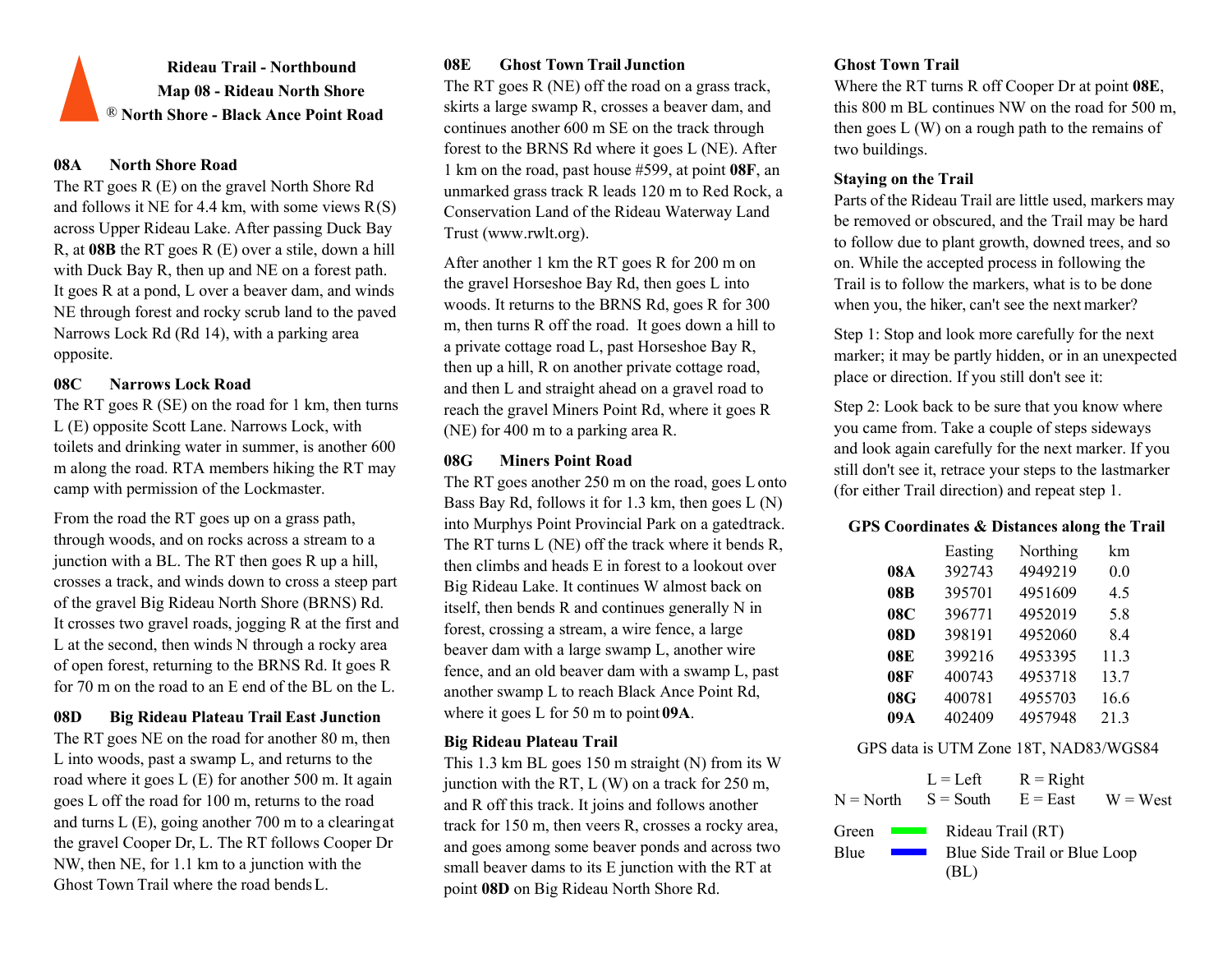# **Rideau Trail - Northbound Map 09 - Mica Mines** ® **Black Ance Point Rd - McLaren Point**

## **09A Black Ance Point**

The RT turns R (N) from Black Ance Point Rd and goes through a gate, following a track 700 m to McParlan House, R. The RT continues on the track, crossing Black Creek on a bridge rebuilt in 2011, going SW with an inlet of Hoggs Bay R, andveering W to reach a T junction, where a track R goes 1.1 km to the campground of Murphys Point Provincial Park. The RT turns L (SW) on a wide track to Black Ance Point Rd, crosses the road and continues another 900 m SW on the track, along a ridge with Black Creek L, then bending L at Lally Rd to reach Lally Homestead. A permit is required for parking here.

## **09B Lally Homestead**

The RT goes R, crossing Lally Rd opposite Lally Homestead, onto a gated track that leads to Silver Queen Mine. It immediately turns L from the track onto a path which it follows N, then going  $R(E)$  and L (N) skirting a swamp L. It goes L at a junction and heads SW, then R (W) to reach a dirt road close to Lally Rd L. The RT goes R along the dirt road to a group camping area, with toilets and drinking water in summer, at **09C**.

The RT turns L off the dirt road onto a forest path, goes N with a view of Round Lake R, then veers L to enter and wind W through forest. It enters private land and continues to wind NW, going L at a rocky outcrop to skirt a swamp R. The RT continues NW through open forest, forking L and bending R near a swamp R, the path then veering R on a wide track which passes a large swamp L. It goes ahead on a private drive to reach the gravel Long Lake Rd.

The RT goes R along the road for 300 m, then turns L over a stile onto private land. It jogs R, then goes  $L(N)$  through scrub land, bends  $L(W)$  on a rough path, goes R through trees, then L (SW) almost to a fence at Narrows Lock Rd. It turns R (NW) and, staying close to the fence L, passes a swamp R and crosses a muddy stream. It then goes R (NE) across pasture and continues NE to cross a stile.

Entering the Mica Mines Conservation Area, the RT path goes on a low ridge above a swamp L and arrives at 09E.

### **09E Narrows Lock Road at Powers Road**

Here is the southern junction of the Powers to McLaren Point Road Blue Trail and the RT. The Blue Trail goes WSW straight ahead 500 m to Powers Road. The RT turns right onto a forest road and winds among Mica Mine pits and trenches. The RT takes two right branches arriving at a bridge 800 m from 9E. 100 metres further the RT turns left off the forest road, climbs over a ridge and turns sharply left after the descent. It then crosses a large beaver dam and climbs a small hill before descending onto another forest road. The RT turns left and follows the road for 600 m to join McLaren Lake Road. Here it turns left and follows the road for 800 m to 10A.

### **Other Information**

About 50 m to the R (E) of the wide track SW of Long Lake Rd are workings (pits and tailing piles) of the former Munslow-Martha Mine, indicated by a blue marker. This produced the phosphate mineral apatite, used for fertilizer, from 1871-1902, and was reworked for phlogopite (white mica) from largepits in 1891-1907 and 1940-42.

The Silver Queen Mine, reached from the gated track opposite Lally Homestead, produced phlogopite in 1903-09 and apatite in 1903-12. In the Mica Mines Conservation Area and at these mines, tunnels extended laterally from open pits. Major mining operations in this region ended around 1912, when more profitable mines became established

**09D Long Lake Road** elsewhere. Small pieces of mica are common along the RT in this region.

## **Private Property and Hunting**

The Rideau Trail often goes over private property with the permission of the landowner. Hiking is usually permitted, but not other activities such as biking, camping, or going off the Trail. Other restrictions may apply, such as no dogs allowed in sheep farming areas. Restrictions are usually posted at property boundaries. In any event the wishes of landowners must be respected with politeness.

On private property the Rideau Trail may be closed during the season for deer hunting with rifles. This season is normally for 14 days starting on the first Monday in November; dates should be confirmedby checking the hunting information at the Ministry of Natural Resources web site [at www.mnr.gov.on.ca.](http://www.mnr.gov.on.ca/) The RT crosses parts of Wildlife Management Units 64 and 67 as described on that web site.

This closure applies to the RT on most or all ofthe private property described on this page.

In any event, it is desirable for hikers to wear "hunter orange" hats and clothing in any situation in or near which hunting may be taking place.

## **GPS Coordinates & Distances along the Trail**

|     | Easting | Northing | km   |
|-----|---------|----------|------|
| 09A | 402409  | 4957948  | 0.0  |
| 09B | 400727  | 4957884  | 2.9  |
| 09C | 400357  | 4958801  | 5.8  |
| 09D | 399359  | 4960758  | 8.9  |
| 09E | 398229  | 4962687  | 12.0 |
| 10A | 400331  | 4964290  | 14.8 |

## GPS data is UTM Zone 18T,

 $L = L$ eft  $S =$  $R =$ Right  $N = North$   $S =$   $E = East$   $W = West$ Green **Theory** Blue Rideau Trail (RT) Blue Side Trail or Blue Loop (BL)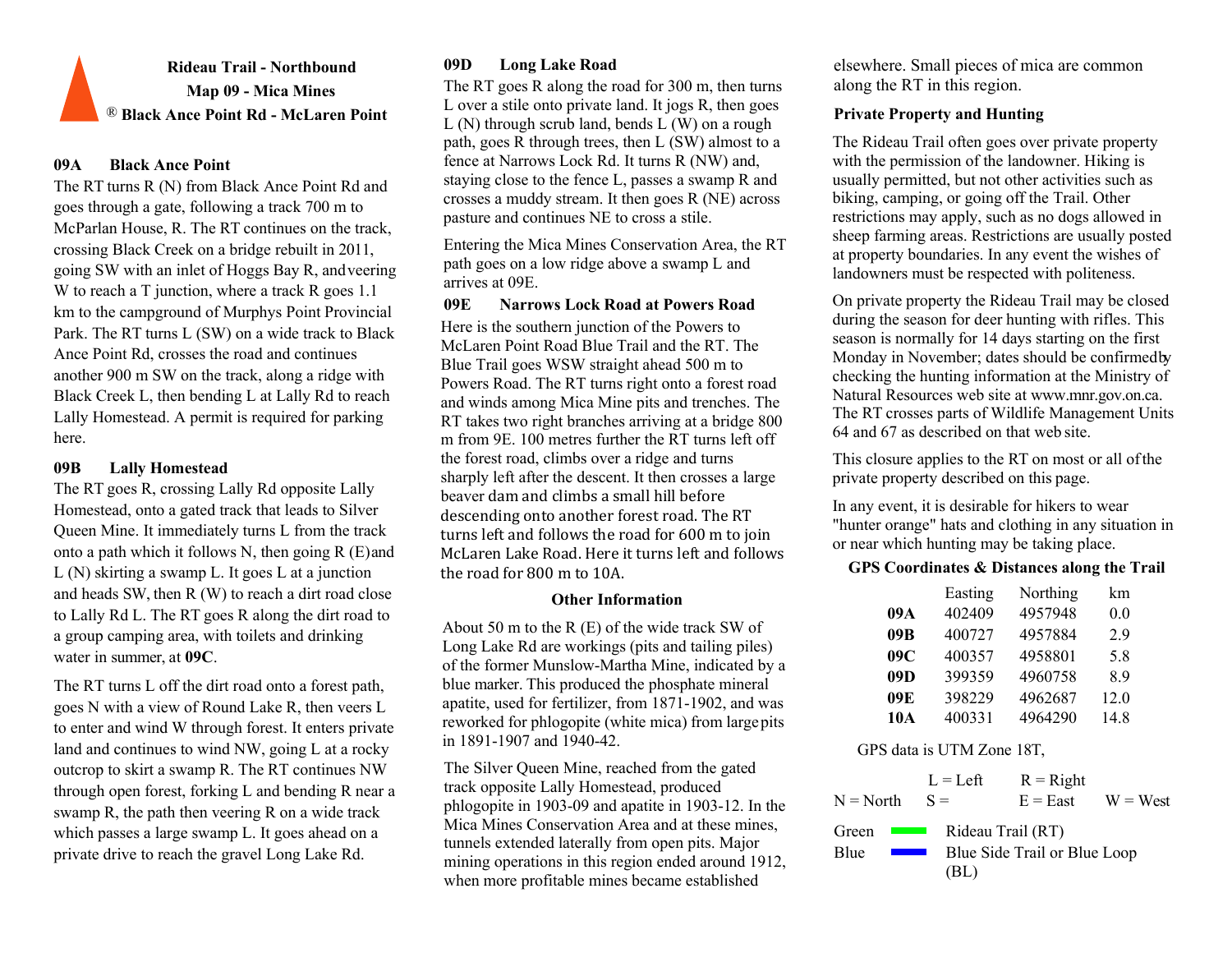![](_page_9_Picture_0.jpeg)

## **10A McLaren Point**

Here is the northern junction of the Powers - McLaren Blue Trail and the RT. The RT turns right onto another forest road passing a Hunt Cabin on the Left. It descends a hill R of the track, crosses McLaren Creek on a wooden bridge, bends R (NE) with a swamp L, then turns L (NW) following a survey line behind several houses R. The RT passes a swamp L, goes over a stile, and continues N on a forest track on elevated ground. It turns right over a stile and curves around a swamp to another stile where it turns R , with the fence R to reach Ferrier Rd.

## **10B Ferrier Road**

The RT goes R (NE) on the gravel road for 600 m, to the top of a hill where the road ends. In very dry conditions a 1.2 km BL on the road allowance ahead can be followed, but usually this is flooded. The RT turns L (NW) into mature woods, crossing a stream after 150 m. It winds NE for 1.3 km through woods and pasture to reach Ferrier Rd E at the end of the road allowance, where it goes L (NE) on the gravel road for 600 m to the paved Otty Lake Side Rd. It goes L (NW) on this road for 100 m, then goes R (NE) on the paved Wild Life Rd for 1.3

### **10C Wild Life Road**

The RT turns L (NW) at a gate onto private property, keeps R along edges of a field, then goes R (NW) along a tree-lined lane, passing a bare rock area. It turns L off the lane, winds through an old orchard,

continues on the lane to pass an old wood building L, then turns R after passing two stone pillars and a blue shipping container. it follows the edges of fields, first NE, then NW to a stile at Scotch Line directly opposite Conlon Dr. The RT crosses the stile and Scotch Line (caution) and follows Conlon Dr to the Conlon Farm Recreation Area. Parking, toilets and drinking water are available here.

## **10D Conlon Farm Recreation**

The RT goes ahead (N) on a paved footpath, then R onto Bathurst Rd, L on Rogers Rd, crossing the Tay River, and R on John St. At the next corner it goes R on a footpath, crossing the Little Tay River on a very humped red wooden bridge, continues aheadon Mill St, then turns L into Stewart Park, crossing a green wooden bridge. It goes ahead on Market St, across Gore St, and ahead on Basin St and past the turning basin, R, with public toilets L.

Staying by the Tay River and Canal, the RT goes under the Drummond St bridge, ahead (NE) tocross Beckwith St, and bends R to reach Craig St. Here Last Duel Park, Perth's campground, with parking, drinking water and toilets, is on the R.

### **10E** Riverside Drive at Craig Street

The RT crosses Craig St (Rd 43), goes ahead (SE) on Riverside Dr for 900 m, then continues by the Tay River along a towpath for 2.2 km. It turns L off the towpath and goes NE on a berm by a drainage ditch R, past a pumphouse and then along the R edge of a field to Rathwell Rd at **11A**.

### **Other Information**

In Perth, established in 1816, early settlers included many Scottish stonemasons. One was John Haggart, responsible for building Chaffeys Lock, who built and operated several mills. In 1837 he built the Haggart House, at 41 Mill St, a stone house in Regency style on what is known as Haggart's Island.

In 1947 Mrs Jessie Stewart deeded Stewart Park to the Town of Perth in memory of her late husband, John A Stewart, prohibiting commercial use of the park and providing a fund for ongoing maintenance and upkeep. John A Stewart was President of several industries in Perth, Mayor of Perth, MP for Lanark County, and heir to the McLaren Distillery, founded in Perth in 1831.

At Gore St the RT passes Perth Town Hall, built in 1863, on the R and the McMillan Building, built in 1907 as a Carnegie Library and restored after a fire in 1980, on the L. Walks in Perth are described in a leaflet available from the Visitor Information Centre, 34 Herriott St, NW of the Drummond St bridge, and at [www.rideau-info.com/canal/history/perth-tour.](http://www.rideau-info.com/canal/history/perth-tour) See al[so www.perth.ca, a](http://www.perth.ca/)nd the Perth Museum in the Matheson House at 11 Gore St E.

Last Duel Park is named after the last fatal duel in Upper Canada, in 1833, between Robert Lyon and John Wilson. The adjoining cemetery on Craig St, called the "Old Burying Ground", contains many historic graves including that of Robert Lyon.

## **GPS Coordinates & Distances along the Trail**

|                 | Easting | Northing | km   |
|-----------------|---------|----------|------|
| 10A             | 400331  | 4962687  | 0.0  |
| 10B             | 399589  | 4967212  | 4.0  |
| 10 <sub>C</sub> | 402423  | 4969824  | 8.7  |
| 10 <sub>D</sub> | 401042  | 4971510  | 11.4 |
| 10E             | 402023  | 4972635  | 13.8 |
| 11A             | 405543  | 4972409  | 18.0 |

|                                                                       | $L = Left$ | $R = Right$                                       |            |
|-----------------------------------------------------------------------|------------|---------------------------------------------------|------------|
| $N = North$                                                           | $S =$      | $E = East$                                        | $W = West$ |
| Green<br><b>Contract Contract</b><br>Blue<br><b>Contract Contract</b> | (BL)       | Rideau Trail (RT)<br>Blue Side Trail or Blue Loop |            |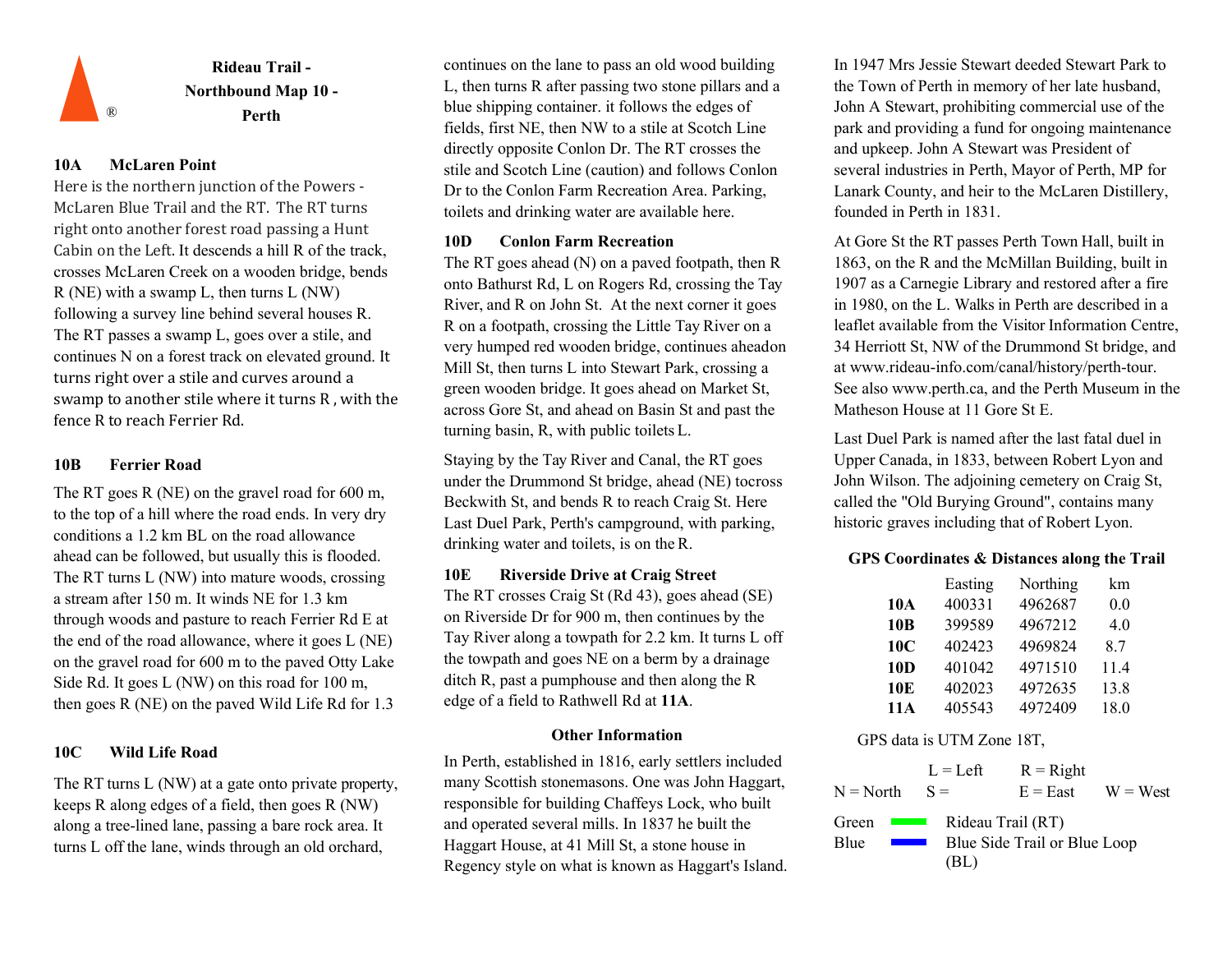**Rideau Trail - Northbound Map 11 - Beveridges Locks** ® **Rathwell Road - Poonamalie Side Rd**

## **11 Rathwell Road**

The RT goes R on Rathwell Rd to its end, then R on a private lane and L into a field along a fence line. It zig-zags generally E, staying L in trees along fence lines with farm fields L, passing a disused truck. It goes into bush, L off a track, over a stile, then along the R edge of a field and R through cedar woods.

The RT follows the R edge of another field, turns L at its corner, then goes R over a stile with farm buildings L. It keeps R at an open area, crosses a stile into bush and goes L, then turns R (NE). It veers R, crosses wood planks over a ditch, continues SE through scrub land, then turns L behind houses to emerge at Rd 43, where where it goes R (SE) for 600 m to Frizell Rd.

## **11 Frizell Road**

The RT goes another 2.4 km SE and E along the road allowance beside Rd 43, then turns L (NE)onto the unpaved Stone Rd, a mid-part of which is a dirt track. After 1.6 km it turns R on Station Rd, which is paved after 700 m and after 1.6 km reaches Rd 43 in Port Elmsley, where it goes L on Rd 43 for 400 m.

## **11 Port Elmsley**

At a bend L the RT turns R off the road on a track through an open field with old buildings R. It goes through a hedge line, R along a field edge, then L (SE) on a dirt track along a tree line. The RT forks R to stay in the tree line on a grass track, and later jogs R, keeps L along a field edge, then jogs L back into the tree line and goes over a stile L.

The RT veers L along the R edge of a field, goes over a stile into bush, and continues E at first, then NE, in bush and open areas and over three more

stiles, to cross a field and emerge over a stile at the SW end of Poonamalie Side Rd at the point **11D**. The RT then follows the road NE for 3.1 km to Rd 43 at the point **12A**.

## **Beveridges Locks Blue Loop**

This BL starts at a parking area at Lower Beveridge Locks, point **11BA**, 2.6 km SW from Port Elmsley. The lock station has toilets and drinking water and, as at most other lock stations, current RTA members hiking the RT can camp overnight with permission of the Lockmaster and payment of a fee.

From point **11BA**, the BL goes 120 m NW on Beveridge Locks Rd, then L and under a bridge at Port Elmsley Rd 18, and another 500 m NW beside the Tay Canal, L, to the Upper Beveridges Lock. It then goes R and bends L to skirt Beveridge Marsh, L. After 1.3 km, a track L leads to an observation platform overlooking the Tay Marsh. The BL used to end 100 m past the track at point **11BB** at the Beveridge Dam on the Tay River; it has now been extended over the dam to its W side.

Colonel By designed and built the Rideau Canal for the age of steampower, with a draught of at least 5 feet (1.5 m). Tow paths were not needed and were not provided along the Rideau Canal. A water link from the Rideau Canal to Perth was not needed for military purposes.

A first Tay Canal with five wooden locks was built in 1831-1834 by Perth businessmen using private funds. It followed the course of the Tay River via Port Elmsley to the Lower Rideau Lake, but it was too small for most steamboat use. It was used by barges pulled by oxen on its tow path, but it was not sufficiently maintained and gradually deteriorated.

With the influence of John Haggart Jr, who was the Member of Parliament for South Lanark from 1872

until 1913, the Federal Government agreed in 1883 to rebuild the Tay Canal, bypassing Port Elmsley with two locks linking Beveridges Bay to the Tay River via a long cut known as Haggart's Ditch.

Built to the same specifications as the Rideau Canal, this second Tay Canal via the Beveridges Locks was completed and made part of the Rideau Waterway in 1890, with final dredging and an enlarged turning basin in Perth being completed in 1891.

## **Signalling with a Whistle**

Everyone should know how to use a whistle. For good reasons, the whistle should be pealess, plastic, on a cord, and accessible.

Before blowing a whistle, always inform others and move away from them. A loud whistle close to ears can cause serious injury. The whistle code is:

One Blast: "Stop! Where are you?" Two Blasts: "Come tome!" Three Blasts: "I need help!" The reply in every case is one whistleblast.

# **GPS Coordinates & Distances along the Trail Other Information**

|                            | Easting          | Northing           | km   |
|----------------------------|------------------|--------------------|------|
| 11A                        | 405543           | 4972409            | 0.0  |
| 11 <sub>B</sub>            | 408059           | 4972330            | 4.2  |
| 11C                        | 412139           | 4971514            | 10.2 |
| 11D                        | 414631           | 4971444            | 14.1 |
| 12A                        | 417061           | 4973370            | 17.2 |
| <b>11BA</b><br><b>11BB</b> | 410008<br>408672 | 4969717<br>4970738 |      |
|                            |                  |                    |      |

GPS data is UTM Zone 18T,

 $L = R$  = Right  $N = North S = South E = East W = West$ 

Green Blue Rideau Trail (RT) Blue Side Trail or Blue Loop (BL)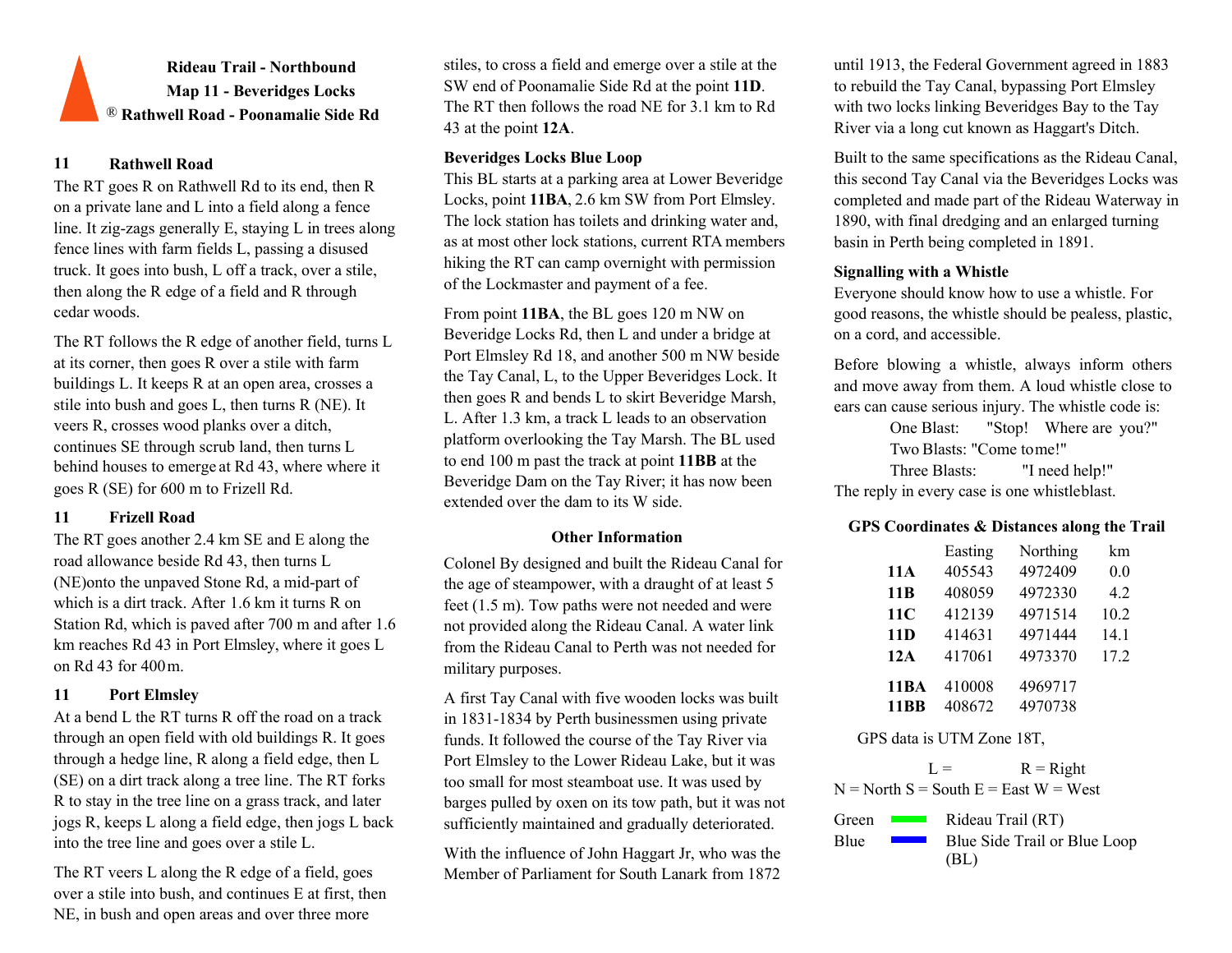![](_page_11_Picture_0.jpeg)

### **12A Poonamalie Side Road at Road 43**

The RT goes R (E) along Rd 43, crosses William St after 1.6 km, and continues another 300 m on Rd 43 (Cornelia St W). It then goes R at a pole line along a road allowance, and after about 275 m turns L and goes through a parking lot to James St where it turns R. It goes S to the end of James St, turns L at Park Av, and goes through Centennial Park next to the Rideau River and Canal. It then crosses a concrete footbridge to reach the Smiths Falls Combined Lock.

## **12B Smiths Falls Combined Lock**

From the Combined Lock the town centre is L on Beckwith St. The RT passes the Lock station, goes R and crosses two locks to the S bank of the canal, then turns L under Beckwith St. It continues on recreation paths next to the canal and river, L, to

The RT crosses Old Slys Rd, with the Heritage House Museum on the R, then veers L to cross the Rideau River on a dam next to the road. The RT continues ahead to cross the lower (R) one of the two Old Slys Locks, and immediately turns R (E) under a railway bridge and continues along the N bank of the river. It continues ahead in woods, then turns L and keeps L of a fence to reach Queen St opposite Hershey Dr.

The RT crosses Queen St and follows Hershey Dr to its end, then goes ahead on Alice St, L on Third St, R on Rideau Av S, L on King St, R on Smiths Falls Av, and R on Chambers St. It goes under a railway overpass at **12D**, then continues ahead (NE) for 4.9 km on the paved Matheson Dr.

## **12E Rosedale Road South Rideau Canal Museum**

The RT turns R (SE) and follows Rosedale Rd S for 2.5 km to Wood Rd on the L at **12F**. The RT goes L on this gravel road for 1.2 km to a junction at point **13A** where Wood Rd bends R.

### **Other Information**

In 1786 Thomas Smyth, a United Empire Loyalist, was granted 400 acres  $(1.6 \text{ km}^2)$  in what was then wild and remote country, and is now Smiths Falls. In 1827 it was still only a small community when Colonel By ordered the removal of a mill, just built by Abel Russell Ward, to make way for the Rideau Canal; the very large compensation was £1,500.

In Smiths Falls a first lock, known as the Detached Lock, and the Combined Lock, which replaced a flight of three original locks, accommodate a drop of 11 m over a distance of less than 400 m. The two Old Slys Locks downstream are named after the original settler, William Sly. Defensible lockmasters' houses were built at all threelockstations.

In the 1850s Smiths Falls became a railway hub, Lower Reach Park, then crosses a parking area.<br>
with six railway routes (one is now the Cataraqui **GPS Coordinates & Distances along the 12C Old Slys Road 12C Easting** Easting **CO Easting Easting Easting Easting** now housing the Railway Museum of Eastern Ontario, and the nearby Bascule Railway Bridge over the canal are National Historic Sites of Canada.

> The CN station, operational from 1914 to 1979, is a custom-designed brick station with a distinctive turret and polygonal waiting room. The Bascule Bridge, built in 1912, is a steel bridge with a rocking action and a concrete counterweight making it easy to move. It was operated electrically at first, and manually from 1915 to 1978.

In August 2011 VIA Rail Canada began using a new station for railway passengers, at 46 Union Street. The CP station on Victoria Av, formerly used by VIA Rail, has been renovated as the Station Theatre.

The Rideau Canal Museum, on Beckwith St near the Combined Lock, is located in a stone building that is part of the Woods Mill complex, originally a mill built in the 1840s on Wards Island. This part of the building was extensively renovated in the 1980s; structural rehabilitation of the West Mill part of the building has recently started.

## **Heritage House Museum**

Joshua Bates built this home in 1862 on the property of his 1850s grist (flour) and carding (yarn) mills at Sly's Rapids near the Brockville-Ottawa railway. The house was sold to Truman Russell Ward after Bates' death in 1864, and became known as the Ward House. It was bought in 1977 and restored by the town of Smiths Falls.

### **Smiths Falls**

Adetailed history of Smiths Falls is provided in the book "Smiths Falls" by Glenn J Lockwood, copyright 1994, The Corporation of the Town of Smiths Falls, available from the Heritage House Museum.

|     | Easting | Northing | km   |
|-----|---------|----------|------|
| 12A | 417061  | 4973370  | 0.0  |
| 12B | 419431  | 4972021  | 3.3  |
| 12C | 420600  | 4971400  | 4.8  |
| 12D | 420369  | 4972807  | 7.3  |
| 12E | 424389  | 4975298  | 12.2 |
| 12F | 425879  | 4973390  | 14.7 |
| 13A | 426996  | 4973835  | 16.0 |

|                                   | $L = Left$ | $R =$ Right                  |            |
|-----------------------------------|------------|------------------------------|------------|
| $N = North$                       | $S =$      | $E = East$                   | $W = West$ |
| Green<br><b>Contract Contract</b> |            | Rideau Trail (RT)            |            |
| Blue                              |            | Blue Side Trail or Blue Loop |            |
|                                   | (BL)       |                              |            |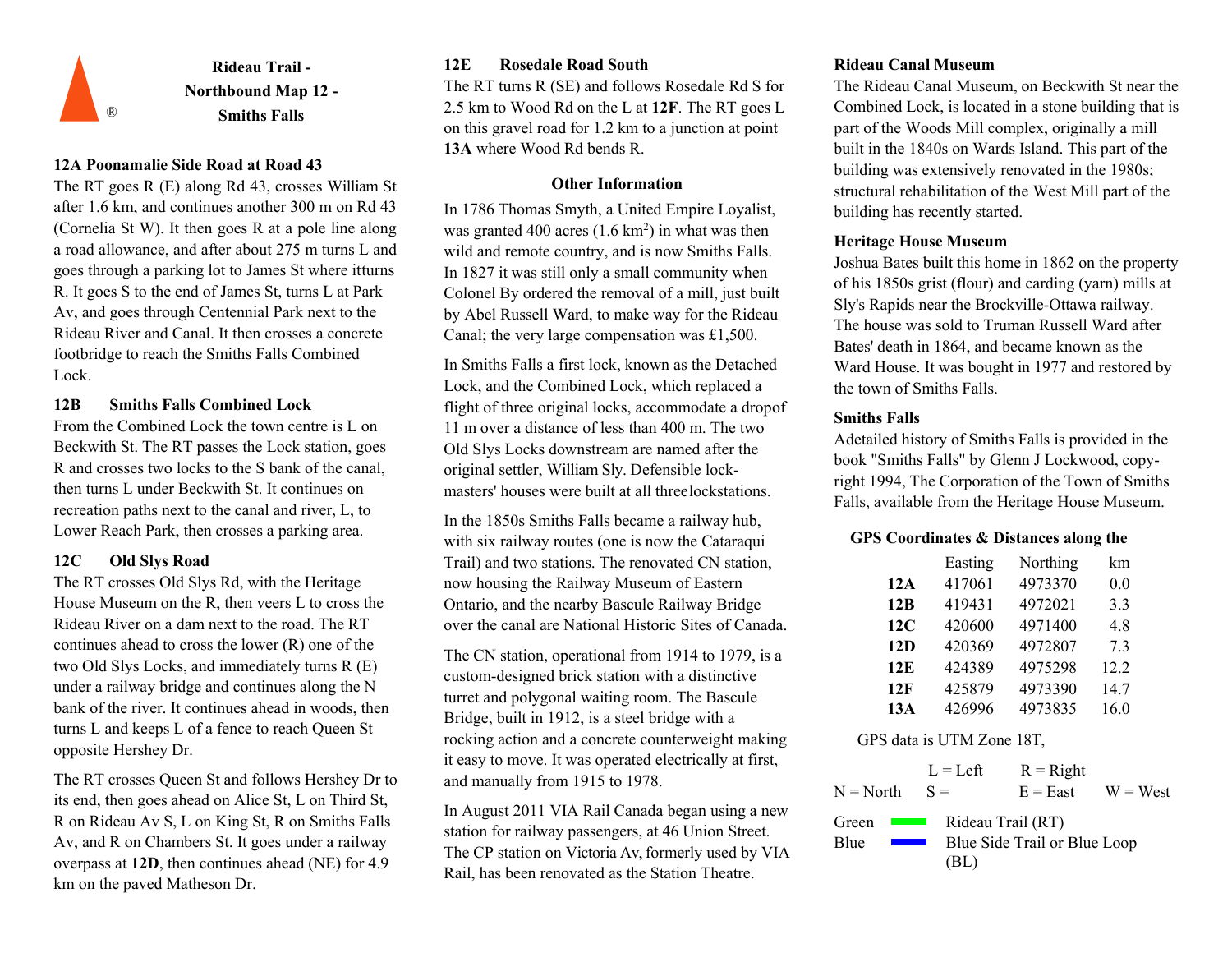![](_page_12_Picture_0.jpeg)

## **13A Wood Road at right**

The RT continues ahead (NE) from Wood Rd on a dirt track which after 3.7 km continues as the gravel McConnell Rd, passing Buffam Rd R at point **13B**  and crossing Burchill Rd after another 1.7 km. It goes ahead on a dirt track, after 800 m crossing a bridge over a tributary of Rideau Creek. The RT bends R, and where the track veers L the RT goes ahead along a ridge, then turns L in cedar forest and rejoins the track just before a junction where the Blue Connector goes ahead and the RT turns R. **Other Information**

## **13C Blue Connector Junction**

The RT goes 800 m SE on a dirt road to the gravel Richardson Rd, turns R, crosses the tributary again, and after 500 m on the road turns L (SE) on a track known as Old Quarry Rd, reaching Heritage Rd at **13D** after 2.9 km. It turns R onto the road, enters Merrickville, crosses two tracks of an active railway line, and immediately turns L on By St. After one block it turns R on Rideau St, then turns L on Mill St and crosses a bridge over the Rideau

## **13E Merrickville Locks**

Just before Merrickville Locks the RT turns L down wooden stairs to the N side of the locks, crosses the locks on a lock gate and goes up an access road to Main St E (Rd 43) where it turns  $L(E)$  along the road. Bending L (N), it goes under a railway bridge and after another 900 m turns L (N) onto River Rd (Rd 23) at point **13F**. This road has narrow shoulders and no sidewalks. After 1.7 km, at 448 River Rd, there is a grass track with blue markers leading 100 m R to the McGuigan Cemetery. After another 800 m on the road the RT turns L onto Andrewsville Rd to reach Upper Nicholsons Lock.

## **13G Upper Nicholsons Lock Merrickville**

The RT crosses the lock on a lock gate and goes R (N) on the W bank of the canal to Lower Nicholsons Lock. It crosses a lock gate and goes ahead up Nicholson Lane, then turns L and continues N on River Rd for 3.4 km to Grenville St, which goes L into Burritts Rapids, at point **14A**.

## **Blue Connector**

This BL links the junctions at points **13C** and **14D**.

From the Blue Connector Junction at **13C** this BL goes 2.7 km NE on the dirt McConnell Rd, then turns L along the gravel Gilroy Rd to a bend R at point **14BA**, 3.4 km from point **13C**.

About half way along Old Quarry Rd, mossy blocks can be seen in the forest beside the RT. They indicate the presence in this area of a former quarry, where limestone blocks were cut for building houses and/or the canal locks.

## **Short Walks**

Brochures of walks in Merrickville are available at the Blockhouse, across the road and canal from **13E**, or at The Depot just to its W. The "Depot to Dam Trail" is about 1 km return. "A Walking Tour of Merrickville" highlights historic properties ther[e](http://www.merrickvillehistory.org/walkingtour.html)) [\(www.merrickvillehistory.org/walkingtour.html\),](http://www.merrickvillehistory.org/walkingtour.html)) and "Walking Tour of Nicholsons Locks and Vicinity" describes historic features near Nicholsons and Clowes Locks, including the McGuigan Cemetery.

## **McGuigan Cemetery**

This cemetery is one of the oldest along the Rideau River. The earliest known marked grave is that of Samuel McCrea, who died in 1806; the latest that of one of his grand-daughters, Harriet McCrea, who died in 1886. The cemetery was restored in 1979-80 by the Merrickville and District Historical Society.

Merrick's Mills, well established in the early 1800s, grew rapidly with completion of the Rideau Canal in 1832, and was renamed in 1862. With no railway involvement, growth ceased from the 1880s until the 1960s, and it remains a well preserved village.

### **Rideau Canal**

The Rideau Canal was built under the direction of Colonel John By from 1826 to 1832 as an essential military link, away from the St Lawrence River, between Montreal and Kingston. It was the main route between Montreal and the Great Lakes until locks were built on the St Lawrence in the late 1840s. Most of its original structures remain intact, and it is now operated by Parks Canada as a recreational waterway from May to October. Most of the lock stations provide toilets, drinking water, and camping for RT hikers who can show current membership of the RTA. The Rideau Canal became a UNESCO World Heritage Site in 2007. For extensive information se[e www.rideau-info.com.](http://www.rideau-info.com/)

### **GPS Coordinates & Distances along the Trail**

|     | Easting | Northing | km   |
|-----|---------|----------|------|
| 13A | 426996  | 4973835  | 0.0  |
| 13B | 429926  | 4976320  | 4.1  |
| 13C | 432303  | 4978480  | 8.2  |
| 13D | 434199  | 4975492  | 12.4 |
| 13E | 433931  | 4974065  | 14.0 |
| 13F | 434863  | 4975496  | 16.3 |
| 13G | 435526  | 4977808  | 19.0 |
| 14A | 437283  | 4980988  | 23.3 |

## GPS data is UTM Zone 18T,

 $L = L$ eft  $S =$  $R =$ Right  $N = North$   $S =$   $E = East$   $W = West$ Green **Exercise Blue** Rideau Trail (RT) Blue Side Trail or Blue Loop (BL)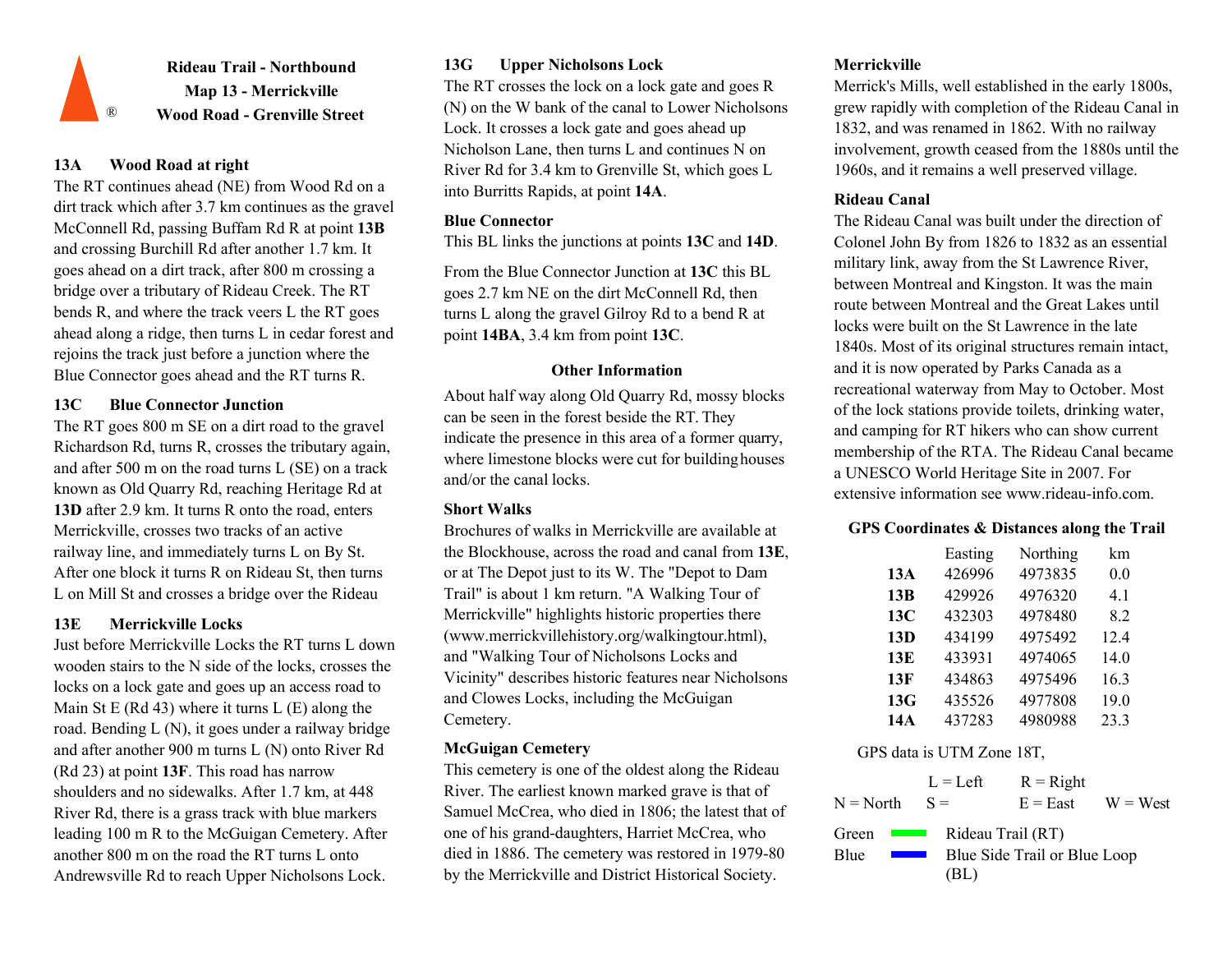![](_page_13_Picture_0.jpeg)

## **14A Grenville Street at River**

The RT turns L (NW) onto Grenville St and crosses a swing bridge over the Rideau Canal. The Burritts Rapids Tip-to-Tip Trail crosses here. The RT goes ahead, crosses a bridge over the Rideau River, where Grenville St becomes Burritts Av, and continues to Donnelly Dr (Rd 2).

## **14B Burritts Avenue at Donnelly**

The RT goes R (NE) for 200 m on Donelly Dr, then L across a field and through a gap in a treeline. It goes L along the L edge of a big second field, and through treeline gaps and across small third and fourth fields, continuing NW on a track in woods to a junction. Here a track L goes 100 m SE to Stoney Steps cascade on Brassils Creek. From the junction the RT goes R and winds E to a T junction with another track, where it goes L (NW). After 600 m it veers R through an open area, then joins another

then R again parallel to the road for 500 m, then turns L (NW) on a track which merges with another track. It winds R until it is going SE, then turns L and goes through an open area where it turns L onto a gravel road. It follows this road, past a swamp R and a gravel road R, to reach a junction where a BL

### **Burritts Rapids Tip-to-Tip Trail 14D Blue Connector Junction** L = Left

soon bends L and continues N. After 1.6 km the RT turns R (E) into woods, beside a dirt track, R. It turns R

(S) to cross the track and later bends L to loop back

short hairpin loop L, then reaches the Earth Star shelter. From the shelter it goes L on a dirt track to reach Flood Rd after about 1 km.

## **14E Flood Road**

The RT crosses Flood Rd and winds NW in cedar forest, then goes L (SW) to a gravel track. It turns R on the track, past a large swamp L, then turns R and again winds in woods, NW and then NE to the gravel Flood Rd extension. It goes L (NW) on the road to point **14F**, then turns R (NE) on the road and then L (NW) to a Cedar Grove sign, where it turns R and soon reaches the S junction of the RT with the Rogers Pond BL at **15A**.

## **Blue Connector - Northbound**

This BL links the junctions at points **13C** and **14D**.

From point **14BA** this BL follows the bend R (NE) and turns L into woods, then zig-zags NW and NE, veers R (NE) onto a track, and turns L onto a gravel road at **14BB** just after passing the ruins of a lime kiln L. The BL goes NW on the gravel road and bends R (N) across a grass area, with buildings L, to a track continuing NE. It follows the track, turns L track from the R and emerges at Paden Rd. **GPS Coordinates & Distances along the Trail** track from the R and emerges at Paden Rd. **GPS** Coordinates **& Distances along the Trail** it bends R (NE) and continues to and crosses Dwyer Hill Rd at **14BC**. **14C Paden Road 14C Paden Road 14A**<br>The RT crosses the road to a grassy track, goes R, Hill Rd at 14BC.

The BL continues ahead (NE) on the gravel Heaphy Rd, crossing a bridge over Brassils Creek after 1.5 km. Parts of this road, especially just beyond the bridge, may be flooded and require wading. Beyond the bridge the BL continues on the gravel road 700 m NE to a junction with the RT at **14D**, 6.4 km from point **14BA**. goes L. Communication of the solution of the solution of the solution of the GPS data is UTM Zone 18T, NAD83/WGS84

This 2.0 km trail is not part of the RT system, but crosses Grenville St and the RT at the N side of the swing bridge in Burritts Rapids. It extends for the length of the island between the Rideau Canal and the Rideau River at Burritts Rapids. Going R (E)

from Grenville St it leads to the Burritts Rapids Lock, where there is a restaurant just across River Rd. Going L (SE) from Grenville St it leads to a dam across the Rideau River. A diagram of this trail is available from the Burritts Rapids Lockstation or f[rom www.rideau-info.com.](http://www.rideau-info.com/)

## **Other Information**

Burritts Rapids was settled by Colonel Stephen Burritt with his wife and their first son in 1793, making it one of the first settlements along the Rideau River. In 1826, when Colonel By visited, it was a busy community. Built on an island, the village site was laid out in 1830 and a post office was established in 1839. The Anglican Christ Church, on Donnelly Dr opposite Burritts Av at the N end of the village, was completed in 1832 and is one of the earliest churches along the Rideau River.

The current fixed bridge over the Rideau River was built in 1983. The present swing bridge over the canal, using steel trusses, counterweights, and roller wheels on a circular track, was built in 1897.

|     | Easting | Northing | km   |
|-----|---------|----------|------|
| 14A | 437283  | 4980988  | 0.0  |
| 14B | 437079  | 4981424  | 0.5  |
| 14C | 436633  | 4983315  | 2.9  |
| 14D | 436333  | 4985320  | 5.7  |
| 14E | 436479  | 4987691  | 10.2 |
| 14F | 435416  | 4989115  | 12.7 |
| 15A | 435361  | 4989964  | 13.8 |

 $S =$  South  $R =$ Right The RT turns R (NE) on the gravel road, which This 2.0 km trail is not part of the RT system, but  $N = North$   $S = South$   $E = East$   $W = West$ Green **Exercise** Blue Rideau Trail (RT) Blue Side Trail or Blue Loop (BL)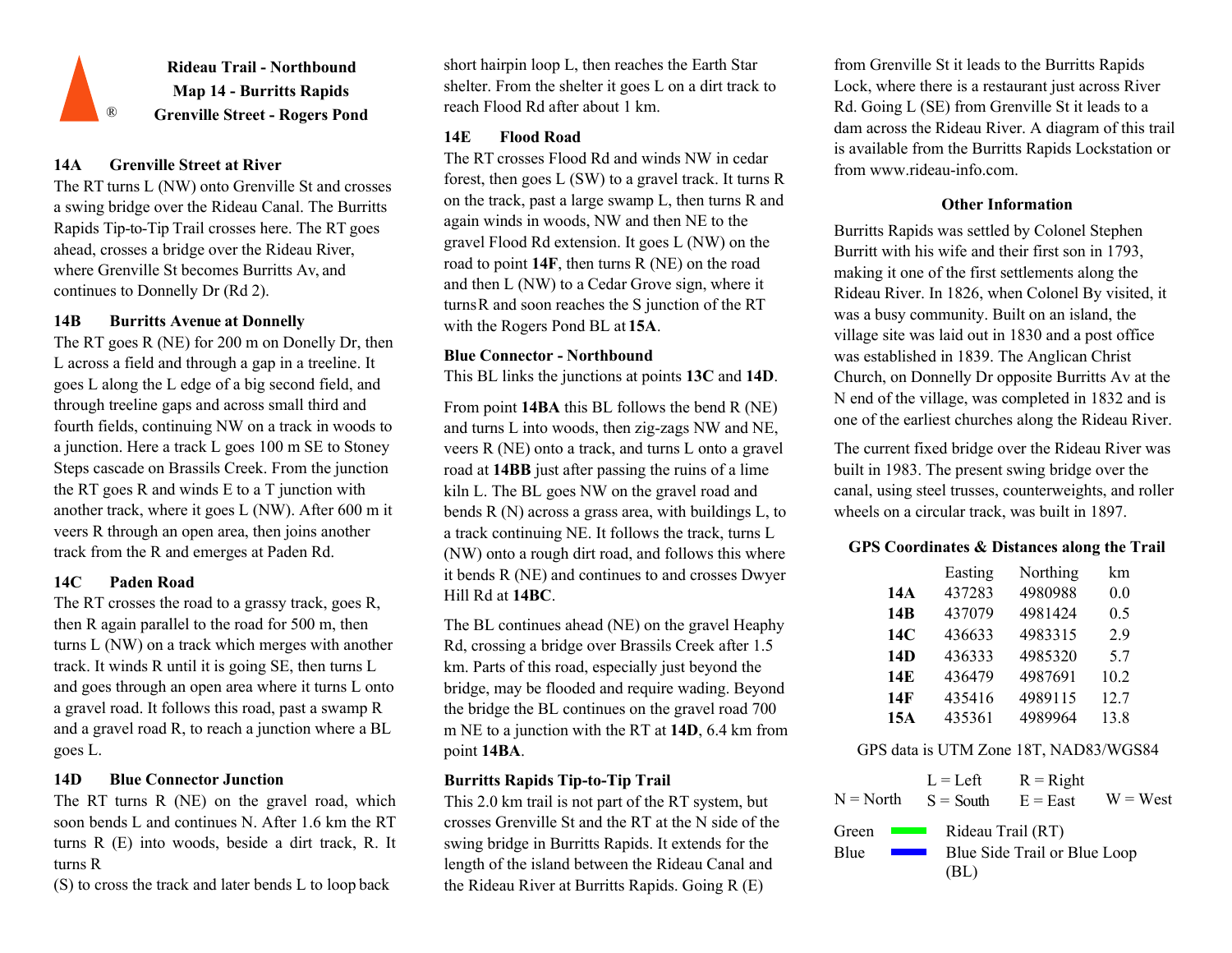![](_page_14_Picture_0.jpeg)

**Rideau Trail - Northbound Map 15 - Marlborough**  ® **Forest Rogers Pond - Jock** 

## **15A Rogers Pond Loop South**

The RT turns L at the junction and goes N in woods and then on the W side of Rogers Pond, over a metal footbridge, to the N junction of the Cedar Grove BL. The RT goes ahead on a gravel road, bends L, and turns R on a grassy track to the Cedar Grove parking lot on Roger Stevens Dr.

## **15B Roger Stevens Drive at Cedar**

The RT goes L on the road for 300 m, then goes R (NW) onto private property on a track through cedar forest, with some rough and muddy sections, to reach a T-junction with a stony track.

## **15C Klondike Road**

The RT goes R (NE) for 300 m on the track past a swamp L, then turns L on another track that winds NW and after 2.2 km bends L (SW) to reach an NW and after 2.2 km bends L (SW) to reach an **GPS** Coordinates **COORDINATES** Coordinates **& Distances along the Trail**<br>unsigned junction where another track goes R. Groups of three leaves, the middle leaf having a

The RT turns R on this wide track and follows it for 3.8 km as it winds NW to reach Kettles Rd, where the RT leaves the Marlborough Forest.

## **15E Kettles Road**

The RT turns L on the road, crosses an active rail line and then a bridge over Nichols Creek, and after 1.0 km reaches the gravel Munster Rd. It goes R (NW) on this road for 3.3 km, passing under hydro lines, crossing Soldiers Line after 1.8 km at a point **15F**, and crossing a bridge over the Jock River to reach a paved part of the road and then an intersection with the Jock Trail road at point **16A**.

## **Rogers Pond Blue Loop - Northbound**

This 2.0 km BL, all in cedar forest, goes S from the point **15A** and bends L over a bridge, then follows a

boardwalk, turns L, and winds L and R on the E side of Rogers Pond to a shelter. It then goes R, bends L, and turns L onto a track that goes NW to its N junction with the RT.

### **Additional Routes**

From the unsigned junction at the point **15D** a track goes SW, passing on the R after 750 m the former RTA Lot, now a property of the Rideau Valley Conservation Foundation, to which RTA members have access. There is extensive poison ivy here, and there are no facilities. The track continues another 400 m to an intersection, where a track L goes SE to Klondike Rd. 300 m L along Klondike Rd a further track R goes to Roger Stevens Dr opposite a parking area at point **15BA**. From the parking area the track continues to the RT near point **15A**, completing a series of loops.

## **Poison Ivy**

The appearance of poison ivy varies widely, but it can be identified by these features:

Groups of three leaves, the middle leaf having a longer stem than the other two;

Each group is on its own stalk, and the stalks **15D Unsigned Junction 15A** alternate on the vine;

There are no thorns.

![](_page_14_Picture_22.jpeg)

## **About the Maps**

Each map is divided by vertical and horizontal blue lines into 1 km squares according to the Universal Transverse Mercator (UTM) grid; all of the maps are in UTM zone 18 in the Northern hemisphere.

Grid coordinates in km are shown at the top and left edges of each map; another 3 digits identify points within the square in metres. Using the NAD83 or WGS84 map datum to which a GPS unit should be set, the resulting 6- and 7-digit numbers are the GPS coordinates such as those given below.

Using latitude and longitude (lat-lon) data with maps.google.com, a location can be searched for or the data for a location can be displayed (e.g. rightclick, select 'What's here?'). There is a useful tool to convert between UTM and lat-lon data at www.rcn. montana.edu/resources/tools/coordinates.aspx

Each map also illustrates a compass, showing that Magnetic North is about 14° W of True North.

|                 | Easting    | Northing                              | km   |  |
|-----------------|------------|---------------------------------------|------|--|
| 15A             | 435361     | 4989964                               | 0.0  |  |
| 15B             | 435481     | 4991330                               | 1.5  |  |
| 15C             | 434139     | 4992325                               | 3.8  |  |
| 15 <sub>D</sub> | 433186     | 4993758                               | 6.7  |  |
| 15E             | 431669     | 4996595                               | 10.5 |  |
| 15F             | 429759     | 4997298                               | 13.3 |  |
| 16A             | 428789     | 4998490                               | 14.8 |  |
| <b>15BA</b>     | 434582     | 4990562                               |      |  |
|                 |            | GPS data is UTM Zone 18T, NAD83/WGS84 |      |  |
|                 | $L = Left$ | $R = Right$                           |      |  |

| $N = North$ $S = South$                                                                 | $L = L$ eit               | $K -$ Kigne<br>$E = East$    | $W = West$ |
|-----------------------------------------------------------------------------------------|---------------------------|------------------------------|------------|
| Green<br><b>Contract Contract</b><br>Blue<br><b>Contract Contract Contract Contract</b> | Rideau Trail (RT)<br>(BL) | Blue Side Trail or Blue Loop |            |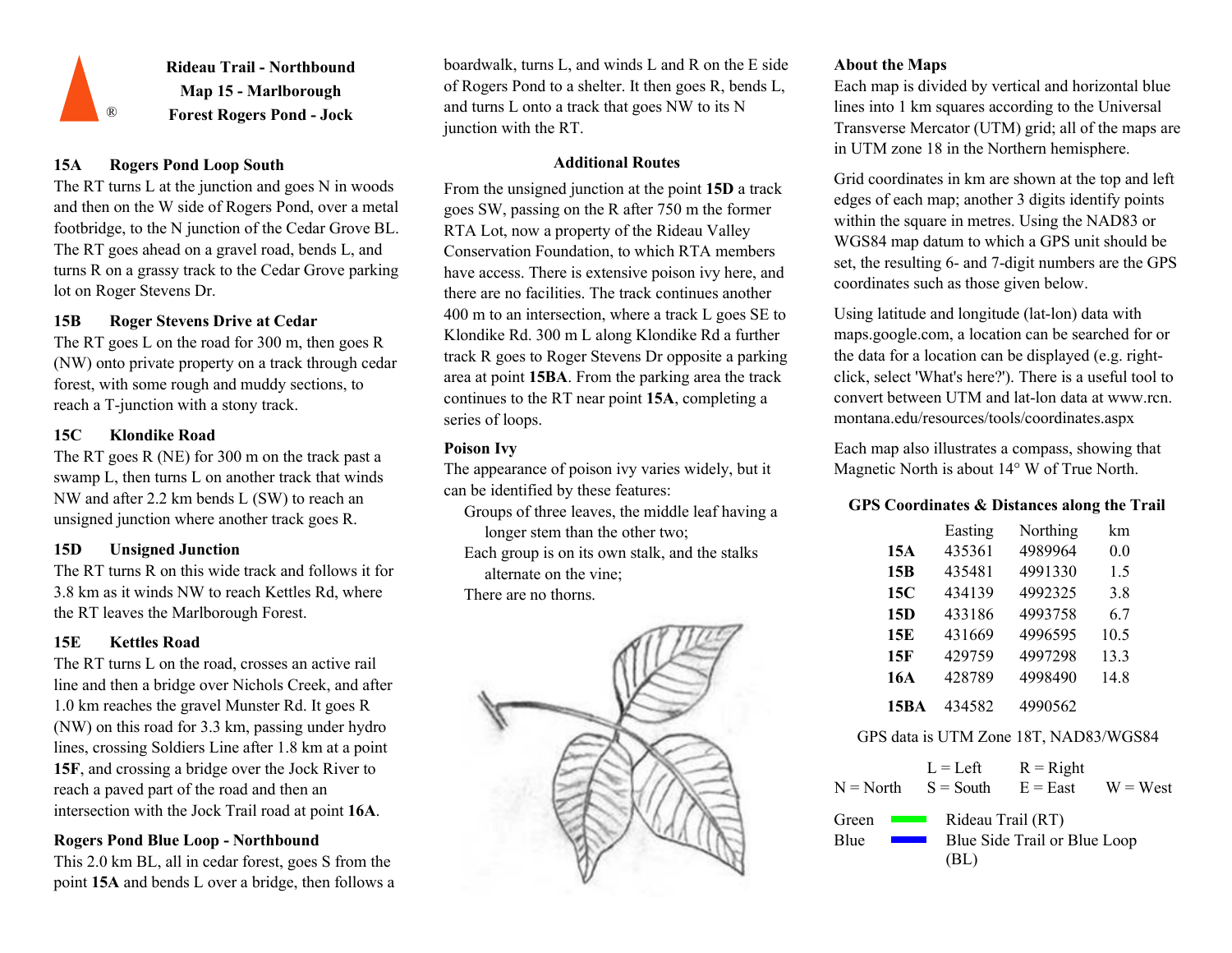![](_page_15_Picture_0.jpeg)

## **16A Munster Road at Jock Trail**

The RT goes R (NE) on the paved Jock Trail road from Munster Rd to Greens Rd at **16B**, then goes L (NW) on the paved road to Franktown Rd, where it goes R (NE) to Conley Rd L.

## **16C Franktown Road at Conley Road**

The RT goes L (NW) on the gravel Conley Rd for 2.7 km to a junction at **16D** where it goes R (NE) on the gravel Bleeks Rd for 1.1 km, then ahead on a road allowance; this dirt track may be overgrown and muddy in places. After 100 m it crosses the wooden Ken Pryor Bridge over a creek bed, then continues another 900 m to an open area under hydro lines, and another 1 km to a 4-way trail junction where a BL goes R.

## **16E Joy's Road Blue Loop**

The RT continues ahead (NE) on the dirt track to its end at Huntley Rd, point **16F**. It crosses the road, going ahead (NE) on the gravel Brownlee Rd to Shea Rd at point **17A**. Here a BL goes R (SE) on the paved Shea Rd.

## **Richmond Blue Loops - Northbound**

From point **16E** a BL goes SE, first on a dirt track, then on a gravel part of Joy's Rd (no parking), to Garvin Rd. It crosses the road and goes ahead (SE) on a paved part of Joy's Rd to Perth St at **16BA**. Continuing on paved roads, the BL crosses Perth St and goes ahead 1.3 km on Joy's Rd, then turns L (NE) on Ottawa St and L (NW) on Fortune St to Burke St at **16BB**, 5.8 km from point **16E**. Here one branch of the BL goes ahead, then R on Perth St to Shea Rd at **16BE**, then L on Shea Rd for 2.7 km, reaching Brownlee Rd and the RT at point **17A**, 5.4 km from point **16BB**.

From the point **16BB** another branch of the BL turns R (NE) on Burke St, at its end goes directly ahead across Maitland St on a path leading to park land, follows the W bank of the Jock River, crosses a creek on a wooden footbridge, and goes L (NW) on Lennox St. It then turns R on Strachan St, R on McBean St to cross a bridge over the river, L at the end of the bridge on Royal York St, then keeps L near the river through parkland of the Richmond Conservation Area. It bends R onto Cockburn St, then turns L onto Royal York St and L onto King St to go around private property, then continues R (N) in parkland keeping L near the river.

Past a weir and through a wooded area, at a junction **16BC** the BL either goes ahead and then keeps R, or goes R and then keeps L, to skirt the N or S perimeter of three lagoons and reach a junction **16BD** near a parking area. From here it turns L (N) on Eagleson Rd, crossing the river on a bridge, then L on Perth St to Shea Rd at **16BE**, a total of 4.7 km from point **16BB** by this route.

#### **Other Information**

After the War of 1812 with the United States ended in 1815, Great Britain offered free land to disbanded soldiers to induce them to settle and provide a loyal and capable fighting base in Canada. Richmond was named after the new Governor-in-Chief of the Canadas, Charles Lennox, 4th Duke of Richmond.

In 1818 the soldiers arrived at Richmond Landing in Ottawa and cut Richmond Road through to the Jock River, then going up-river to Richmond. Until 1823 Richmond was a military settlement under Colonel George Thew Burke; British government support helped development and early prosperity, attracting later settlers. The Duke of Richmond visited Richmond in 1819, a day before his death nearby. Colonel Burke became MPP for the area, and then Registrar for Carleton County.

## **The Railway in Richmond**

In 1914 the Richmond train station, just off Ottawa St, opened to passengers travelling on the CN rail line between Ottawa and Smiths Falls. The station was closed in 1965 and dismantled. Freight and passenger trains continue to run on this rail line.

#### **Street Names in Richmond**

Many streets in Richmond reflect the history of the village and its people. McBean was the surveyor who laid out the grid pattern of Richmond. Colonel Fortune was one of the military settlers in 1818. Sir Peregrine Maitland, Lieutenant-Governor of Upper Canada, was a son-in-law of the Duke ofRichmond. Bishop Strachan was the first Anglican Bishop of Upper Canada. York referred to the Duke of York, and King to King George III. Colonel Francis Cockburn, an aide to the Duke of Richmond, advised the military settlement of Richmond. John Shea farmed land immediately north of the village. Ernest Brownlee used a horse-drawn carriage to drop off and pick up passengers at the trainstation.

## **GPS Coordinates & Distances along the**

|     | Easting | Northing | km   |
|-----|---------|----------|------|
| 16A | 428789  | 4998490  | 0.0  |
| 16B | 430479  | 4999890  | 2.2  |
| 16C | 430316  | 5001502  | 4.4  |
| 16D | 428591  | 5003575  | 7.1  |
| 16E | 430899  | 5005594  | 10.2 |
| 16F | 432551  | 5007034  | 12.4 |
| 17A | 433194  | 5007585  | 13.3 |

## GPS data is UTM Zone 18T, NAD83/WGS84

| $N = North$ $S = South$                                                                 | $L = Left$                | $R = Right$<br>$E = East$    | $W = West$ |
|-----------------------------------------------------------------------------------------|---------------------------|------------------------------|------------|
| Green<br><b>Contract Contract</b><br>Blue<br><b>Contract Contract Contract Contract</b> | Rideau Trail (RT)<br>(BL) | Blue Side Trail or Blue Loop |            |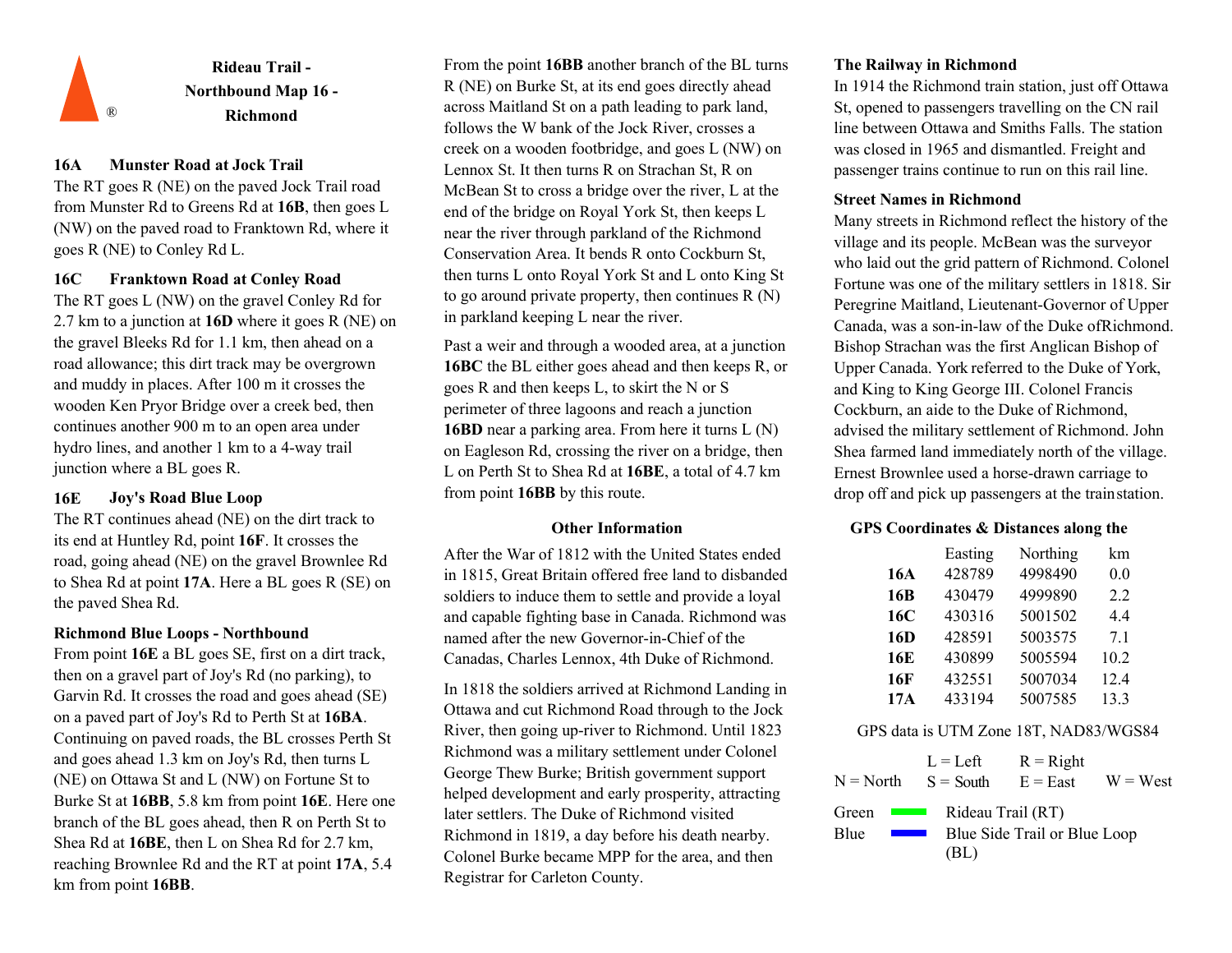![](_page_16_Picture_0.jpeg)

## **17A Shea Road at Brownlee**

The RT goes ahead on Brownlee Rd to Eagleson Rd, where it turns L and goes NW on Eagleson Rd for 600 m to Rushmore Rd R at point **17B**.

## **17B Eagleson Road at Rushmore Road**

The RT turns R on Rushmore Rd, reaching Old Richmond Rd after 2.1 km. It goes L (NW) on Richmond Rd for 100 m, then R to continue another 600 m on the unpaved Rushmore Rd to the paved Steeplehill Cr at point **17C**, where the RT turns L.

**17C Steeplehill Crescent at Rushmore Road**  The RT goes N on Steeplehill Cr for 500 m, jogs R for 300 m through Terry Carisse (formerly Bow of the Jock) Park, and continues on the road another

1.6 km to Fallowfield Rd, crossing the road

## **17D Fallowfield Road**

From R of the church the RT goes L (NW) along the edge of a field and through open land, then bends L approaching a coniferous forest. It turns R (NW) to skirt the edge of a sports field, and R (NW) through a gap in a line of trees to the edge of a field with a cemetery L. It continues NW on a track in woods to Khymer Court, where it goes L to Old Richmond Rd. It goes R on Old Richmond Rd for 1 km to just N of Hope Side Rd, where it turns R at an entry point **18A** to Stony Swamp Conservation

## **Other Information**

At point **17BA**, on Old Richmond Rd 100 m S of the S end of Steeplehill Cr, 1 km S of the RT, is a stone cairn memorial to Charles Lennox, fourth Duke of Richmond and Lennox. Born in 1764, he became a captain in the British Army in 1787 and was an MP

from 1790 to 1806, when he succeeded his uncle as Duke of Richmond. In 1818, after serving as Lord Lieutenant of Ireland and in the Napoleonic Wars, he became Governor General of Upper Canada. He died here in 1819, having been bitten earlier by a rabid fox.

## **Fallowfield Village**

The cornerstone of Fallowfield United Church was laid by Sir John A Macdonald. This church, then Methodist, was completed with the current stone chapel in 1886. North on Steeplehill Cr, which takes its name from the churches in Fallowfield, is St. Patrick's Roman Catholic Church, completed with the current stone chapel in 1866.

## **Nearby**

From point **18A** it is 400 m N on Old Richmond Rd to a convenience store and McDonald's Restaurant at Stonehaven Dr. Another 700 m E via Stonehaven Dr, at Grassy Plains Dr, there is a bus stop with a regular bus service.

# **Wild Parsnip**

In this region the RT has been rerouted away from growths of Wild Parsnip, whose sap, on skin and in sunlight, can cause severe rashes. If you come into contact with it, stay out of direct sunlight, wash with soap as soon as possible, and wash clothes.

![](_page_16_Picture_18.jpeg)

## **Trees and Forests**

The RT is located in the Great Lakes-St Lawrence Forest region, characterized by White and Red Pine, Hemlock, and Yellow Birch, with Deciduous Forest species such as Sugar Maple, Red Maple, Red Oak, Elm, and Basswood. Much of the forest was cleared by settlers for farmland, and later abandoned.

The shallow soils of the St Lawrence Lowlandshave hardwood forests mostly of Maple, Oak, Ironwood and Hickory, with former farmlands regenerated by Red Cedar (Juniper) and Ash. The Frontenac Arch, between Sydenham and Perth, has rocky ridges of White Pine, Oaks, Ashes, and Red Cedar, and valleys with Maples, Ashes, Oaks, Basswood and Hemlock. The Ottawa Lowlands, with deeper soils and poor drainage, has old farmlands regenerated by Maples, White Cedar, Ashes andOaks.

Other species found along the RT include Beech, Elm, Butternut, Black Walnut, Cherry, Hawthorn and Buckthorn, Prickly Ash, Largetooth Aspen, Poplar, White Birch,White Spruce, Balsam Fir, Jack Pine and Scotch Pine.

## **GPS Coordinates & Distances along the Trail**

|                                       | Easting           | Northing                     | km         |
|---------------------------------------|-------------------|------------------------------|------------|
| 17A                                   | 433194            | 5007585                      | 0.0        |
| 17B                                   | 434132            | 5009153                      | 2.2        |
| 17C                                   | 436503            | 5010528                      | 5.0        |
| 17 <sub>D</sub>                       | 435931            | 5012634                      | 7.5        |
| 18A                                   | 434461            | 5014184                      | 10.2       |
| <b>17BA</b>                           | 436426            | 5009230                      |            |
| GPS data is UTM Zone 18T, NAD83/WGS84 |                   |                              |            |
|                                       | $L = Left$        | $R = Right$                  |            |
| $N = North$                           | $S =$ South       | $E = East$                   | $W = West$ |
| Green                                 | Rideau Trail (RT) |                              |            |
| Blue                                  |                   | Blue Side Trail or Blue Loop |            |

(BL)

Wild Peter Hanley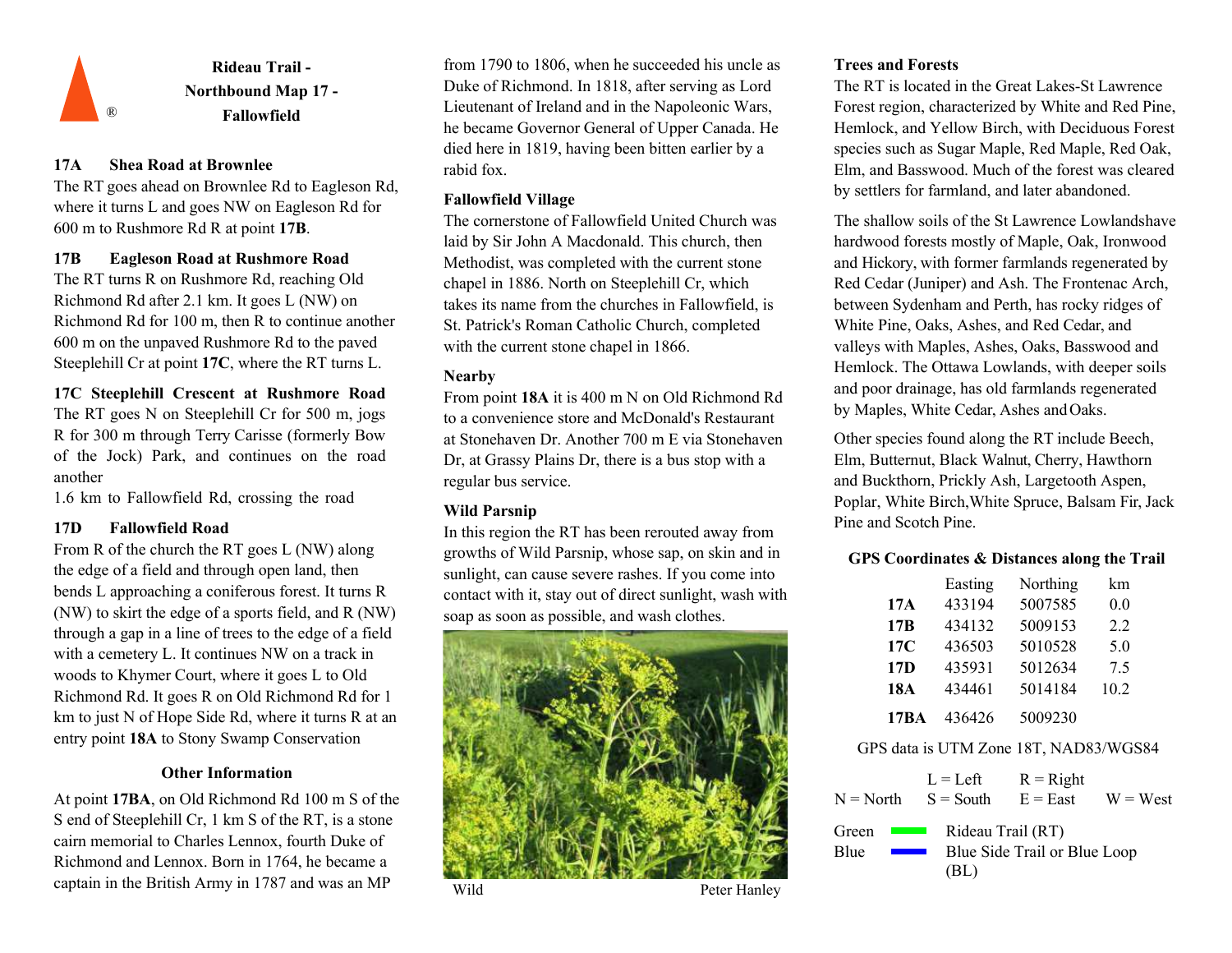# **Rideau Trail - Northbound Map 18 - Nepean** ® **Old Richmond Road - Carling Avenue**

## **18A Old Richmond Road**

From Old Richmond Rd just N of Hope Side Rd, the RT turns R (E) into Stony Swamp Conservation Area. It follows a track up a gentle slope for 500 m, then turns  $L(N)$ ; the track continues ahead 1 km to the restored Flood Lime Kiln and on to point **18BA**. The RT enters woods and reaches a short boardwalk at **18B**, with the Lime Kiln BL immediately R. The RT then goes L on a forest path, R on a track, then L to Old Richmond Rd, which it crosses to NCC parking lot P6 at a hydro line.

## **18C NCC Parking Lot P6, Old Richmond**

The RT continues on a long boardwalk, then goes ahead (NW) on NCC trail 25 via a short boardwalk through an open area. It follows trail 25 in woods, turns R at an unsigned junction, and reaches a junction with NCC trail 24. The RT goes R (E) on trail 24 and follows it to a junction at **18D** with the Bells Corners Blue Loop.

The RT turns L (N) on a track, goes R at anunsigned junction, descends to a large swamp R, and stays near the swamp passing minor paths L. It eventually turns L at an unsigned junction and, in sight of houses, crosses two small bridges to reach Robertson Rd at benches, signs, and a road crossing on a former railway bridge. Bells Corners, R, has stores, restaurants, and motels. From here to its N end the RT follows paths also used bycyclists.

The RT crosses the road on the bridge and then turns  $\frac{W}{R}$  where it turns E to return to PTO at 18BA.  $N = North$   $S =$   $E = East$ L (W) to reach a pull-off used for parking. Cars leaving here must turn R on Robertson Rd; a low median prevents L turns. The RT turns R (N) and follows the path past fields and in mixed woods,

passing both ends of trail 21, L, to reach and cross Timm Dr at **18F**; there is no parking next to the RT.

The RT continues NW in woods and under a hydro line, veers R (NE) to parallel Hwy 417 by a field, crosses an active rail line, and turns L by the tracks to pass under Hwy 417 and reach Corkstown Rd100 m from Parking Lot P3, L. The Wesley Clover Parks (formerly Ottawa Municipal) Campground is 1 km L along CorkstownRd.

## **18G Corkstown Road**

The RT crosses the road and continues to the Watts Creek Recreational Path, where it turns R (E) and goes straight for 2.2 km to Moodie Dr at point **18H**. The RT crosses Moodie Dr at traffic lights, winds around the L edge of a sports field, then crosses Corkstown Rd and continues on the pathway to Aero Dr at Holly Acres Rd, at point **18I**. The Bells Corners Blue Loop goes R (S) from here. The RT crosses the road and continues ahead to reach and cross Carling Av at point **19A**. L is Andrew Haydon Park, with water and toilets in summer.

## **Lime Kiln Blue Loop - Clockwise**

From P10 on Moodie Dr at **18BA** this 8.5 km BL goes 1 km W on a track, passing the Lime Kiln, then turns R on a wood chip highway, going N and W to reach a stone creek crossing close to **18B**. The BL continues NE and N over a boardwalk and past the Wild Bird Care Centre to parking lot P8 at **18BC**.

The BL crosses Moodie Dr and goes E over three boardwalks, then turns L (N) on trail 26 to reach P11 on W Hunt Club Rd at **18BB**. It continues on trail 26, SE and later S and W, turns L onto the NCC Jack Pine Trail, then goes L (W) to Moodie Dr, where it turns L to return to P10 at **18BA**. **18E Robertson Road** L = Left

## **Bells Corners Blue Loop - Northbound**

From the junction at **18D**, this 8.0 km BL goes E, at first on trail 24, to Forester Cr where it turns R. It turns R on Seyton Dr, L on Old Richmond Rd, and

R on Moodie Dr. Just past a school, at **18BD** it turns L (E), then L on trail 27 at a T junction, then L off a track, behind houses and under hydro wires, then R and L at fences to reach P13 at **18BE**.

Going ahead (E) on Bruin Rd, the BL crosses Hwy 416 and Cedarview Rd and goes L on a recreational path to Baseline Rd, crossing at traffic lights. It goes N, winding past hospital buildings R, then Lto John Sunderland Dr to cross Richmond Rd attraffic lights. It continues ahead, bending R over a rise, and then turns L at Holly Acres Rd, passing under Hwy 417 to reach Aero Dr at **18I**.

## **Other Information**

NCC Greenbelt trail 27 leads 700 m N from P11 on W Hunt Club Rd at **18BB** to the Bells Corners BL at the T junction, 800 m from **18BD**. Also from P11 at **18BB**, with a R turn at each of 3 junctions, trails 27 and 28 lead 2.9 km to P13 at **18BE**.

## **GPS Coordinates & Distances along the Trail**

|                 | Easting | Northing | km   |
|-----------------|---------|----------|------|
| 18A             | 434461  | 5014184  | 0.0  |
| 18 <sub>B</sub> | 434869  | 5015181  | 1.4  |
| 18C             | 434548  | 5016016  | 2.6  |
| 18 <sub>D</sub> | 434061  | 5017314  | 4.8  |
| 18E             | 433666  | 5018417  | 6.3  |
| <b>18F</b>      | 433189  | 5018956  | 7.4  |
| 18G             | 432862  | 5020312  | 9.7  |
| 18H             | 433994  | 5021399  | 13.5 |
| 18I             | 436000  | 5021818  | 16.0 |
| 19A             | 436390  | 5022392  | 16.7 |

GPS data is UTM Zone 18T,

 $S =$  $R = Right$  $N = North$   $S =$   $E = East$   $W = West$ Green **I** Blue Rideau Trail (RT) Blue Side Trail or Blue Loop (BL)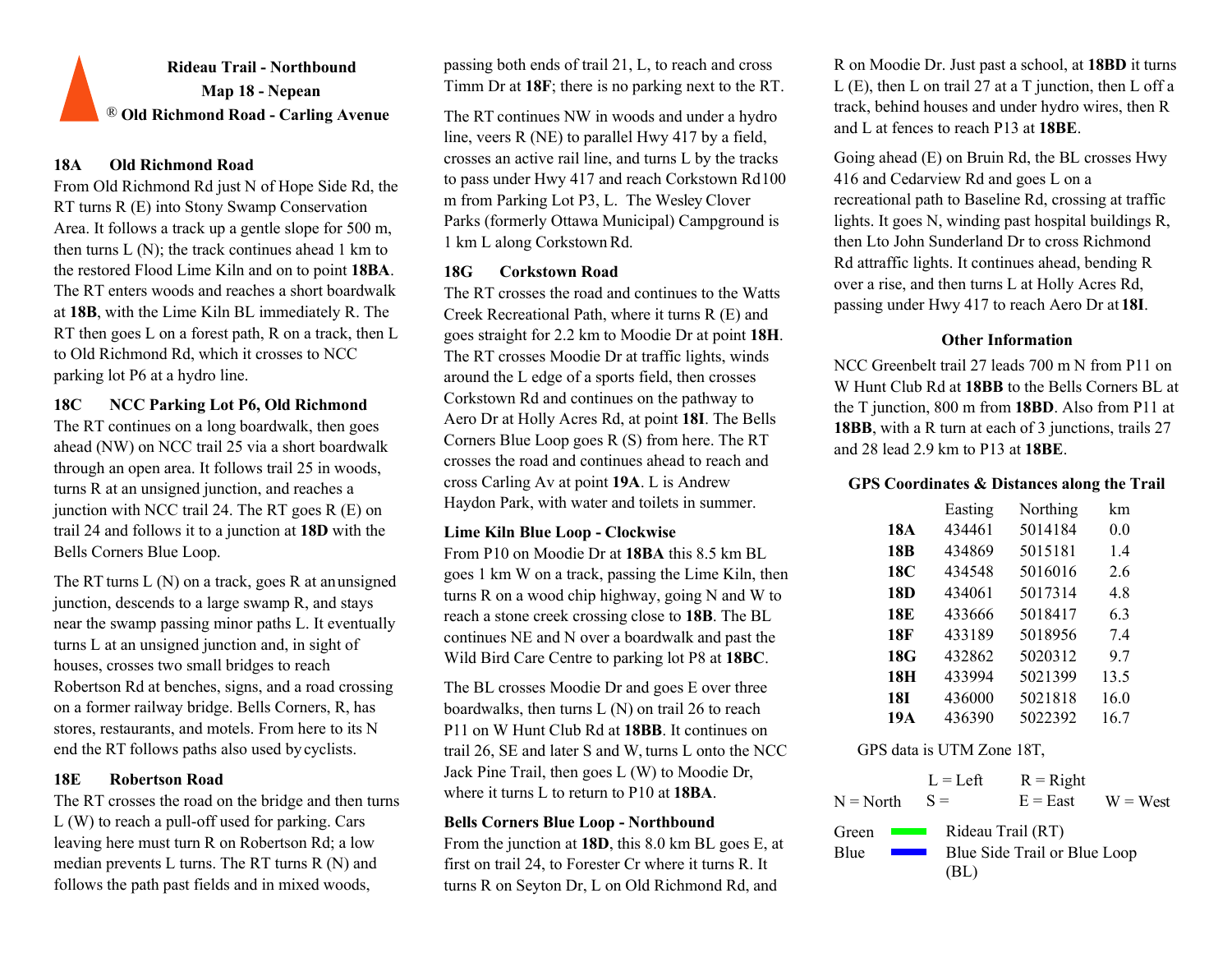![](_page_18_Picture_0.jpeg)

## **19A Carling**

From Carling Av the RT continues NE along the recreational path. It jogs R and continues just below the path through parkland and on quiet roads to a sports dome, where it jogs L back onto the path and continues to Britannia Park, where drinking water, toilets and swimming are available in summer.

### **19B Britannia Park**

The RT continues on the path, crosses Britannia Rd, and reaches point **19C** near Sir John A Macdonald Parkway. Past Woodroffe Av it goes L on footpaths where possible, to Westboro Beach and Kitchissippi Lookout at **19D**, with drinking water and toilets open in summer. It goes under Champlain Bridge at Island Park Dr. Drinking water is available here.

## **19E Champlain Bridge**

The RT continues NE on the path, past the Balanced Rock Sculpture Project L, to cross River St at **19F**, with Lemieux Island L. It passes under a railway bridge and, keeping L, crosses a humped bridgeover an aqueduct. It passes the Canadian War Museum, R, where toilets and drinking water are available in the museum entrance hall on its S side.

The RT crosses Booth St at lights and follows the pathway beside the river, staying L to reach the Mill St. Brew Pub, L. It goes L then R under the Portage Bridge and on to a Naval Monument at Richmond Landing. This was the N end of the RT for its first 40 years, marked by a bronze plaque set in aboulder at the L of the path.

The RT now returns a few metres and keeps L to follow a recreational path NE between the Ottawa

River, L, and the cliffs of Parliament Hill, R, to reach the foot of the Rideau Canal Ottawa Locks at **19H**, now the N end of the RT, marked by a sign next to a boat landing stage.

## **Mud Lake Blue Loop**

This BL parallels part of the RT, passing Mud Lake in the Britannia Conservation Area. From the RT at Britannia Rd it goes L (N) into the Conservation Area behind houses, turns and veers R, then stays L skirting the S edge of Mud Lake. It crosses a boardwalk, turns L, winds R through woods, and then jogs R and L to return to the RT at point **19C**.

## **Additional Routes**

These are not part of the RTsystem.

From the N end of the RT at the point **19H**, paths go 8 km along the W and E banks of the Rideau Canal to Hartwell's Locks; the E path continues to Hog's Back Locks. There are canal crossings on lock gates and bridges, including the Pretoria vertical lift bridge and a pedestrian bridge at Somerset St.

From Hartwell's Locks the Experimental Farm pathway goes 8 km SW, crossing Prince of Wales Dr, turning R on Morningside Lane, L on CowLane, crossing Fisher Av and Merivale Rd, then going in woods and parkland, crossing Maitland Av, Iris St, and Woodroffe Av, to a junction by the bus transitway, from which the Pinecrest Creek path goes ahead (NW) 4 km to the RT at point**19C**.

A path L (W) from the junction by the transitway crosses the road, goes S to the Baseline transit station, then SW through Centrepointe Park, through an underpass to Craig Henry Dr, and across the road to a grass track to Elvaston Av. The path **19G Richmond Landing 19G CONSERVING CONSERVING CONSERVING CONSERVING CONSERVING CONSERVING CONSERVING CONSERVING CONSERVING CONSERVING CONSERVING CONSERVING CONSERVING CONSERVING CONSERVING CONSERVING CONSERVING CON** through Trend- Arlington Park, crosses McClellan Rd, then bends R, L, and R through parkland to

## **Other Information**

RT markers may be infrequent along the route of the RT covered by this map.

Pioneer settlers of Richmond village had to travel by water from Montreal, landing at Richmond Landing.

In the 1800s sawmills were essential to the lumber business. An 1842 sawmill is now the Mill Street Brew Pub. From 1873 James Skead operated his second steam sawmill at Skead's Mills, which is now Westboro. It had 16 buildings and employed hundreds of men. It was destroyed by fire in 1888; there are a few remains near Kitchissippi Lookout.

On Victoria Day, 1900 the double-track Britannia Line of the Ottawa Electric Railway was opened to Britannia Park, including a stop at Westboro. It remained until 1959. Since then this tramway, along Byron Av, has gone, a railway line through Westboro has become the bus transitway, and the Sir John A Macdonald (Ottawa River) Parkway has replaced most other things by the river.

## **GPS Coordinates & Distances along the Trail**

|                 | Easting | Northing | km   |
|-----------------|---------|----------|------|
| 19A             | 436390  | 5022392  | 0.0  |
| 19 <sub>B</sub> | 437295  | 5023680  | 1.5  |
| 19C             | 438417  | 5024590  | 3.0  |
| 19 <sub>D</sub> | 440423  | 5027208  | 6.6  |
| 19E             | 440922  | 5028180  | 7.9  |
| 19F             | 442955  | 5028868  | 10.6 |
| 19G             | 444450  | 5029987  | 12.7 |
| 19H             | 445279  | 5030576  | 14.2 |

GPS data is UTM Zone 18T,

 $L = L$ eft  $R =$ Right  $N = North$   $S =$   $E = East$   $W = West$  $S =$ Rideau Trail (RT) **Blue**  $\sim 100$ Blue Side Trail or Blue Loop (BL)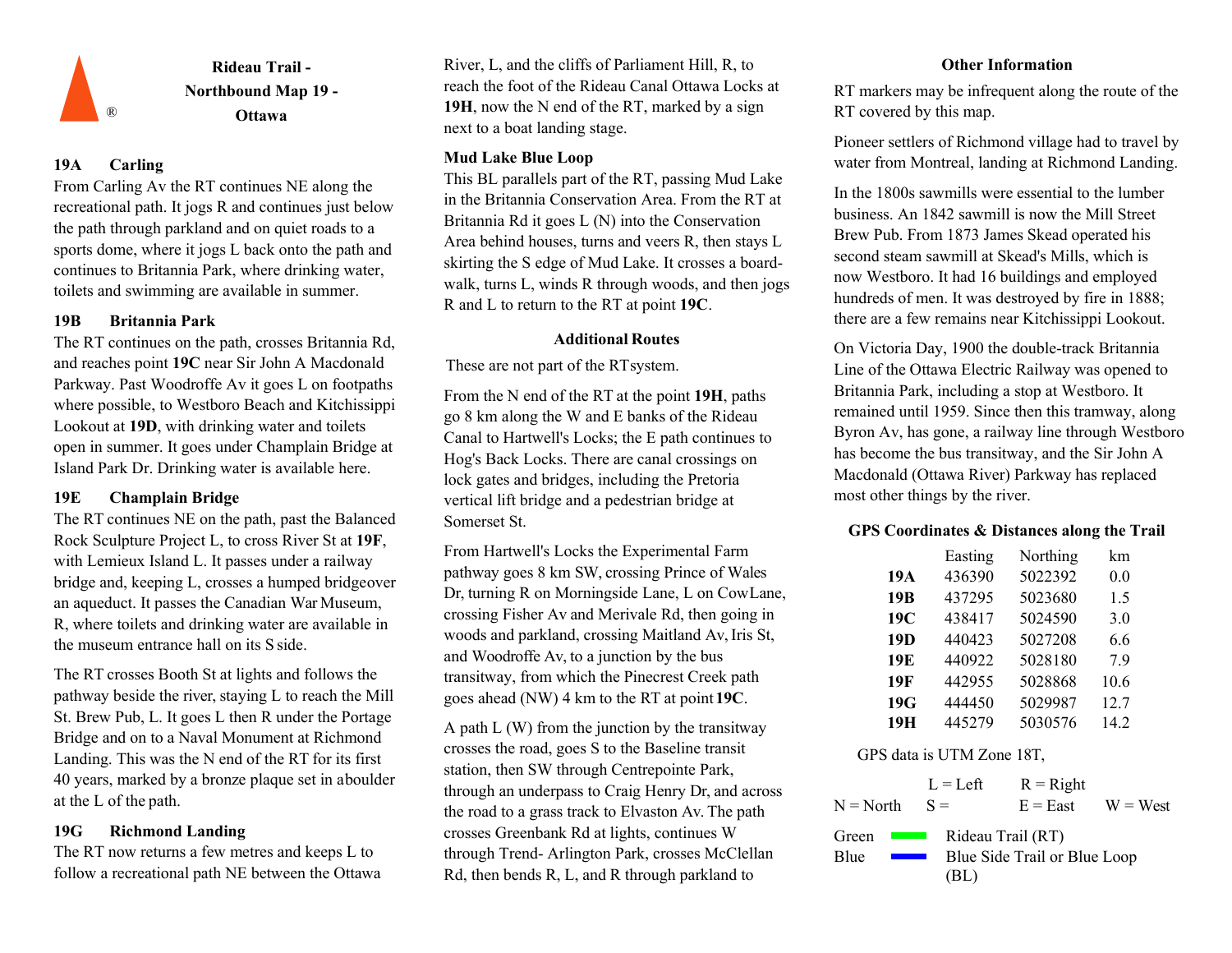![](_page_19_Picture_0.jpeg)

The Gould Lake Conservation Area, managed by the Cataraqui Region Conservation Authority, is located at the head waters of the Millhaven Creek System in the Canadian Shield; consequently some of its trails are very rugged. The entrance is on Gould Lake Rd, off Rosedale Rd which is off Bedford Rd north of Sydenham. The RTA maintains Blue Loop trails in the Conservation Area, as well as the Rideau Trail.

For completeness, this text repeats information (see Map 04) for the RT on the W side of Gould Lake:

At point **04C**, the RT goes L (N) on a track. After 300 m it crosses a steel-framed wood bridge built in 2009, and after another 100 m it reaches Frog Junction where the Mine Loop goes R. The RT goes L (NW) uphill on a wide track to Hill Junction, where the Mine Loop forks R.

The RT forks L, crosses a low area on a boardwalk, veers R (N) going up and down, continues level and then drops to cross another boardwalk. It goes up steeply and continues on high ground with one of several NE-SW gullies R. It veers L (W), descends to a swamp R and crosses it on an old beaver dam, then jogs L and winds R uphill. It continues N on a ridge, then drops to a junction at a brook at **04D**.

### **Brook Junction**

The Ridgewalk BL goes L, and the RT goes R along the L side of the brook, continues ahead towards the lake, and then veers L (NE) beside it. The RT goes up and down, rises to a pond L, and continues past several mica mine pits to a former primitive camp site near the lake. The RT continues NE, eventually drops to a beaver dam at the lakeshore, jogs L into bush, and reaches a N junction of the Ridgewalk BL.

![](_page_19_Figure_7.jpeg)

### **Gould Lake East Side Trails**

#### **Wagon Trail**

This wide trail, good for cross-country skiers, runs 2.3 km from Bedford Road, near the S end of Cronk Lake, to the Barn next to the parking area of the Gould Lake Conservation Area.

From Bedford Road, the Wagon Trail enters a young deciduous wood, gradually winds down to a creek, then crosses a low ridge and reaches Porky Junction at 1.1 km. From the junction there is a link trail 150 m R (N) to the Tom Dixon Trail.

At 1.6 km another short link trail goes R (N) to the Tom Dixon Trail, and the Wagon Trail goes another 0.7 km through mature hardwoods to the parking area. An open area provides a link to the RT at **04C**.

#### **Tom Dixon Trail**

This trail was named in memory of a young student who drowned in Gould Lake while employed by the Cataraqui Conservation Authority during building of these trails in 1971. The Tom Dixon Trail is a strenuous 2.9 km route along the SE side of the lake from the Barn to Mica Junction. Links to the Wagon Trail provide alternative loops.

From the Barn, the trail goes next to the lake in a hemlock forest, ascends a steep slope, then returns to near lake level, reaching a 15 m long sandy beach at 1.1 km. Here the trail loops out on a point, then turns E. At 1.7 km it crosses a bridge over a creek which drains Gould Lake into Little Long Lake (Sof Cronk Lake). At 2 km is the 150 m link trail R (E) to the Wagon Trail at Porky Junction.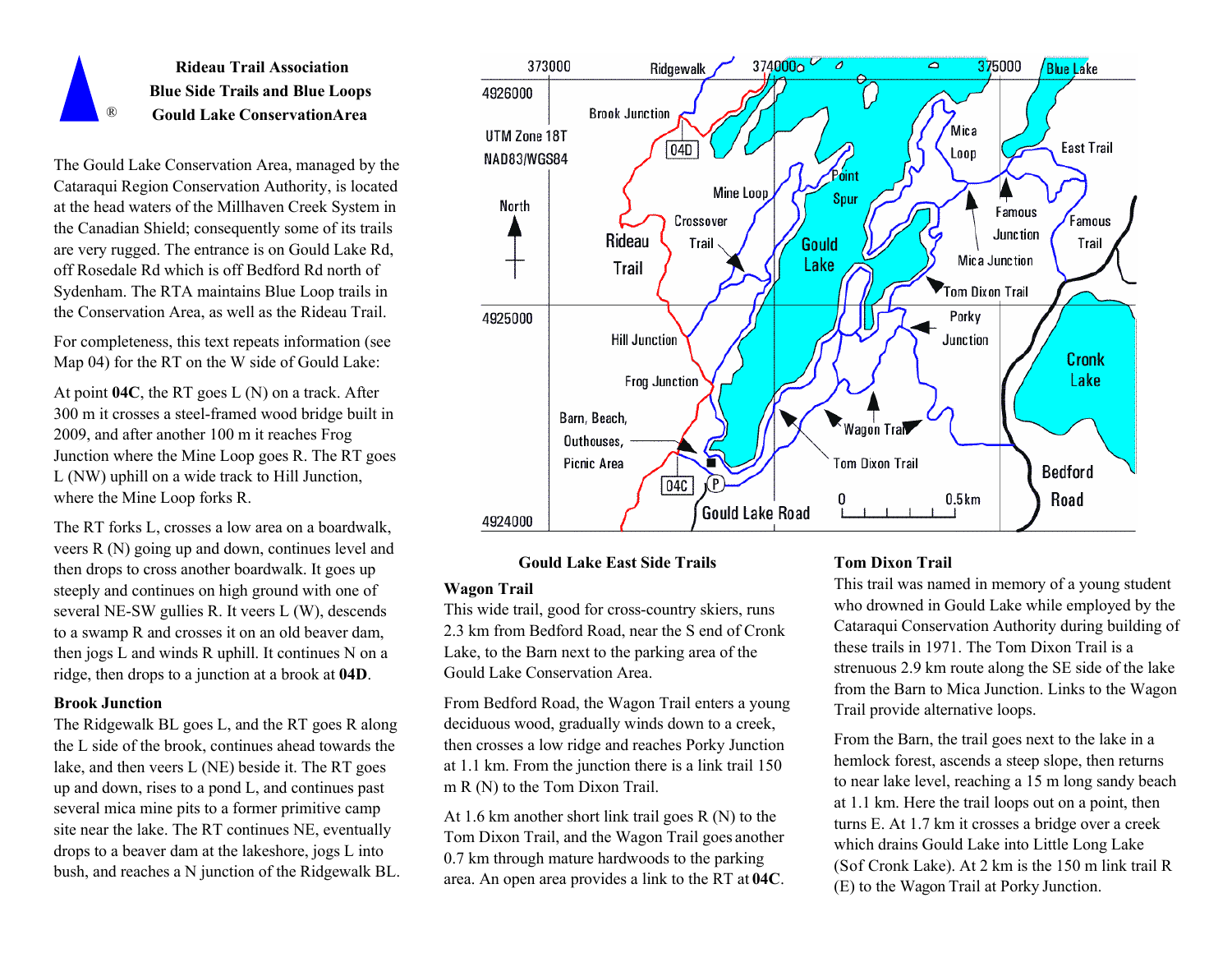The Tom Dixon Trail continues N to the top of a cliff, then descends steeply to a junction near lake level with the Mica Loop L. It continues NE inland to reach Mica Junction, the N end of the Tom Dixon Trail, at 2.9 km. Here the Mica Loop is ahead and the East Trail is to the R.

### **Mica Loop**

This rough, winding and rocky 2 km trail, with steep slopes and beautiful views of Gould Lake, forming a W loop at the N end of the Tom Dixon Trail, starts at Mica Junction and ends at the junction 200 m S. There are several mica pits and scenic lookouts. At 1.6 km is a grassy point at the N side of a narrows dividing a large E bay from the rest of Gould Lake. From here, the trail turns NE towards its end.

## **East Trail**

This is a 500 m trail E from Mica Junction, through Famous Junction at 150 m, passing near Blue Lake L and ending at the Famous Trail.

## **Famous Trail**

From Bedford Rd opposite the N end of Cronk Lake this strenuous 1 km trail goes to Famous Junction on the East Trail. After 200 m the trail swings R (N) to avoid a beaver pond and then NE before crossing a rocky ridge at 0.5 km. It descends to cross Stinky Creek, climbs steeply to a wooded ridge, and then descends to Famous Junction.

## **Gould Lake Conservation Area**

For more information on the Conservation Area see crca.ca/conservation-lands/conservationareas/gould-lake-conservation-area.

## **Gould Lake West Side Trails**

### **Mine Loop**

From Frog Junction, this 2.2 km trail follows the Gould Lake shoreline, climbing to the Crossover Trail at 0.6 km, then climbing a rocky ridge overlooking the lake at 0.8 km. It descends the N side of the ridge by a steep winding trail under a rock bluff to a ridge of solid rock. At 0.9 km it turns sharply W, reaching the S end of Point Spur at 1.1 km. It again turns W and rises in forest, reaching a mica mine R at 1.3 km. It follows the old mine road past a mica pit at 1.7 km and the W end of the Crossover Trail at 2.0 km, reaching Hill Junction at 2.2 km. It is 300 m L (S) on the RT back to Frog Junction.

From the RT on the S side of the bridge 100 m S of Frog Junction, a 300 m path goes L along the shore of Gould Lake to the beach, providing an alternative to the RT between this bridge and the Barn.

### **Crossover Trail**

This 300 m trail links the E and W sides of the Mine Loop.

## **Point Spur**

This 300 m trail leads NE from Mine Loop to the tip of Point Spur. There is a view S from the lakeshore at 100 m, and along the trail are mica pits and rocks imbedded with large mica crystals. The end of the trail is a beautiful rocky point.

## **Ridgewalk**

This is a 1.8 km higher level alternative to, or return loop for, the RT which hugs the lakeshore. It goes L from the RT at Brook Junction, taking the high ground through dense young woods, descending to cross a brook draining a beaver pond, and crossing an old beaver dam before reaching a junction with the RT. From the junction, the RT goes N, crosses a brook in a low area, and climbs steeply to a bench

![](_page_20_Figure_19.jpeg)

## **GPS Coordinates**

| Easting | Northing |
|---------|----------|
| 373593  | 4925837  |
| 373720  | 4924682  |
| 373627  | 4924852  |
| 374614  | 4927227  |
| 375033  | 4925596  |
| 374869  | 4925543  |
| 374559  | 4924909  |
|         |          |
| 375277  | 4925116  |
| 375078  | 4924383  |
|         |          |

## GPS data is UTM Zone 18T, NAD83/WGS84

 $L = Left$  $N = North$   $S = South$   $E = East$   $W = West$  $R = Right$ 

## **Updated 2018-06-12**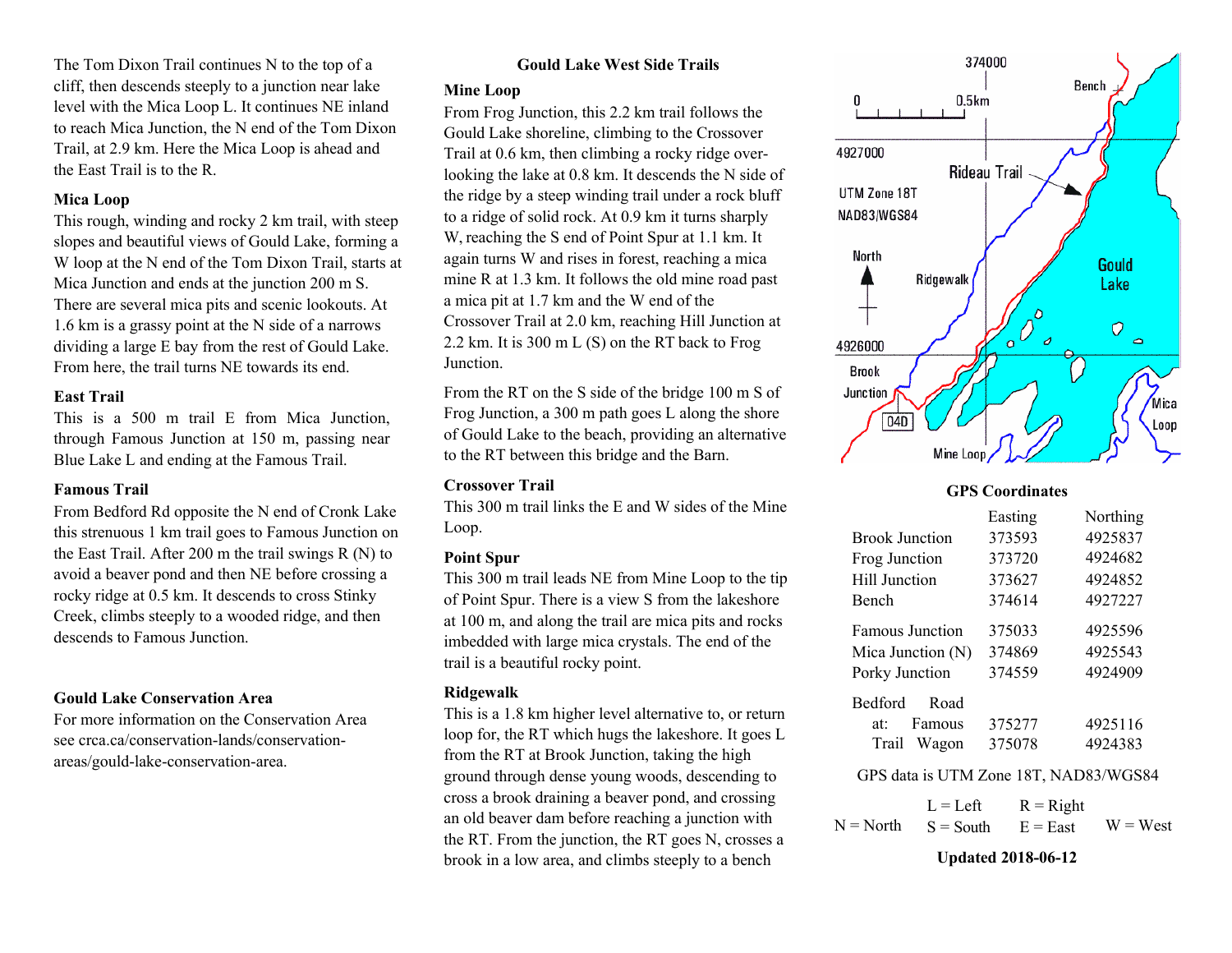![](_page_21_Picture_0.jpeg)

**Rideau Trail Association Blue Side Trails and Blue Loops**  ® **Marble Rock ConservationArea**

## **Marble Rock Blue Loops**

A trailhead parking area on the N side of Marble Rock Rd is 4.5 km E from County Rd 32 at a point 4.5 km N of Exit 645 on Hwy 401 at Gananoque.

### **Access Trail and South Loop**

From the trailhead an Access Trail goes NE, L at a fence, winds through woods passing a path L, and ascends past a rock face L to Leaning Rock Junction, from which a rocky scramble L and ashort trail lead to the Leaning Rock Lookout **A**. From the junction the Access Trail continues 100 m to South Loop Junction **B**, which is 500 m from thetrailhead.

Going R at the Junction **B**, the trail goes N up the rugged E side of the 6 km South Loop. The rocky trail ascends in open woods, veers R and bends L to an overlook, then bends R and continues N to overlook a Ducks Unlimited pond (DU1) L. It goes R, descends a slope into woods, and continues on a grassy track past young pine trees and the NE end of the pond. It continues generally N, with very rocky and muddy sections, through woods, ascends gently and then more steeply, levels out and passes rock outcrops L and R, descends, and at **C** reaches a T junction with a track, with a pond just beyond it.

The trail descends L on the track, goes R to cross a stream on rocks, and ascends steeply to a view N over an open swamp area DU2. It continues L (W), bending R then going L past the swamp area R, to reach a junction with a track. Across the track a spur trail ascends ahead in woods, and steeply up a rock outcrop, to the South Loop Lookout **D**.

From the Spur Trail Junction, the trail descends NW on the track to the edge of the swamp area, forks left off the track, goes R (N) at a wet spot, crosses a stream on rocks, and ascends with the stream L to reach the Connector Trail Junction **F**.

The South Loop goes ahead by the stream L, turns L over the stream below a small cascade, and goes S in woods, first up and then down and L to a lookout R at **G**. It descends steeply, winds E, and descends to a wooden bridge over a stream. It crosses a track, merges L onto a track, then turns R off the track at a pine plantation and ascends steeply to Barn Hill**H**.

It descends the hill S, turns L at foundations of a former house and barn, and goes E across a track. It winds in softwoods to a junction with a track, goes R, through softwoods and into hardwoods, passes a split rock L, and crosses a tiny stream. It continues ahead and up, then L and up, passes a rock wall L covered with a foliose lichen, and winds through a rough section to the South Loop Junction **B**, where the Access Trail goes R to the trailhead.

## **Link Trail and North Loop**

From its junction **F** with the South Loop, the 300 m Connector Trail ascends steeply and winds N to the North Loop Junction **J**. Going R on the North Loop of 3 km, the trail goes NE on a track in hardwoods, then N in softwoods, ascends a rocky outcrop and continues on open rocky ground and in hardwoods to the edge of No Name Lake, L. It crosses a stream and ascends to North Loop Lookout **K**, 700 m from North Loop Junction, with a view E including Blue Mountain at Charleston Lake.

The trail turns L and descends in hardwoods to the edge of the lake. It continues W on level ground in woods, then NW on rocky open ground to a NW tip **M** of the North Loop. It turns L (S), enters woods, follows a track from which it forks R, and descends to cross a stream. It ascends on a wide track, then descends to the North Loop Junction **J**, where the Connector Trail goes R (S) to the South Loop.

![](_page_21_Figure_15.jpeg)

## **Marble Rock Conservation Area**

The Conservation Area, owned by the Cataraqui Region Conservation Authority, is named after a pioneer settlement at a dam on the Gananoque River. Once mostly cleared for timber and grazing, the woods are now typical second growth of maple, ash, ironwood, hickory, white birch, and white pine.

 $L = Let$  $S =$  South  $R = Right$  $N = North$   $S = South$   $E = East$   $W = West$ 

**Updated 2018-06-12**